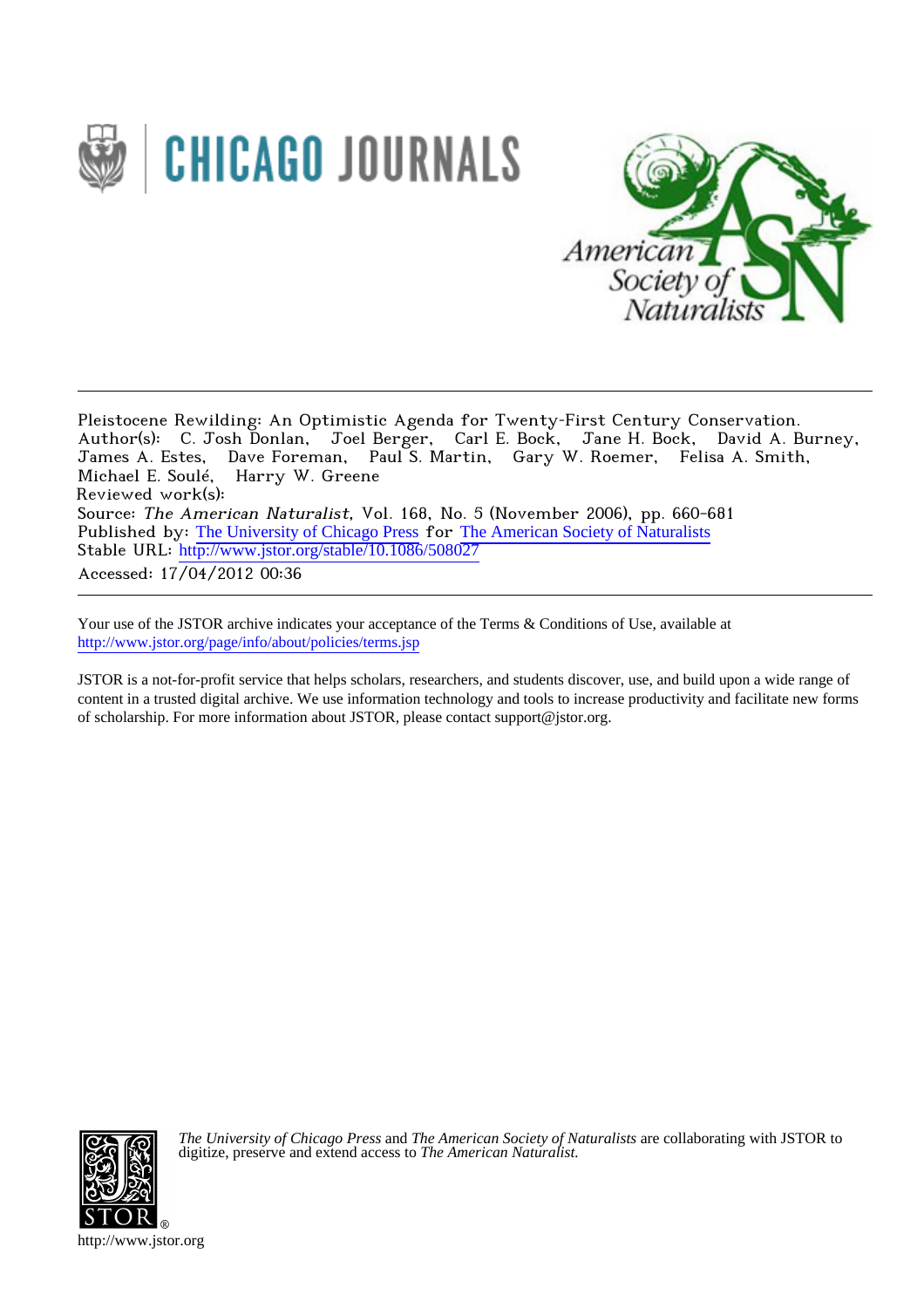# **Pleistocene Rewilding: An Optimistic Agenda for Twenty-First Century Conservation**

**C. Josh Donlan,1,**\* **Joel Berger,2,**† **Carl E. Bock,3,**‡ **Jane H. Bock,3,**§ **David A. Burney,4,**<sup>k</sup> **James A. Estes,5,**# **Dave Foreman,**  $6^{**}$  **Paul S. Martin**,<sup> $7,1† Gary W. Roemer,<sup>8,‡‡</sup> Felisa A. Smith,<sup>9,§§</sup> Michael E. Soulé,<sup>10,|||</sup> and$ Harry W. Greene<sup>1,##</sup>

1. Department of Ecology and Evolutionary Biology, Cornell University, Ithaca, New York 14853;

2. Teton Field Office, North American Program, Wildlife

Conservation Society, Teton Valley, Idaho 83455;

3. Department of Ecology and Evolutionary Biology, University of Colorado, Boulder, Colorado 80309;

4. Department of Biological Sciences, Fordham University, Bronx, New York 10458, and National Tropical Botanical Garden, Kalaheo, Hawaii 96741;

5. U.S. Geological Survey, University of California, Santa Cruz, California 95060;

6. Rewilding Institute, P.O. Box 13768, Albuquerque, New Mexico 87192;

7. Desert Laboratory, Department of Geosciences, University of Arizona, Tucson, Arizona 85721;

8. Department of Fishery and Wildlife Sciences, New Mexico State University, Las Cruces, New Mexico 88003;

9. Department of Biology, University of New Mexico, Albuquerque, New Mexico 87131;

10. P.O. Box 1808, Paonia, Colorado 81428

*Submitted November 2, 2005; Accepted June 6, 2006; Electronically published September 25, 2006*

abstract: Large vertebrates are strong interactors in food webs, yet they were lost from most ecosystems after the dispersal of modern humans from Africa and Eurasia. We call for restoration of missing ecological functions and evolutionary potential of lost North American megafauna using extant conspecifics and related taxa. We refer to this restoration as Pleistocene rewilding; it is conceived as carefully managed ecosystem manipulations whereby costs and benefits are objectively addressed on a case-by-case and locality-by-locality basis. Pleistocene rewilding would deliberately promote large, long-lived

- \* Corresponding author; e-mail: cjd34@cornell.edu.
- † E-mail: jberger@wcs.org.
- ‡ E-mail: carl.bock@colorado.edu.
- § E-mail: jane.bock@colorado.edu.
- <sup>k</sup> E-mail: dburney@ntbg.org.

Am. Nat. 2006. Vol. 168, pp. 660–681. © 2006 by The University of Chicago. 0003-0147/2006/16805-41400\$15.00. All rights reserved.

species over pest and weed assemblages, facilitate the persistence and ecological effectiveness of megafauna on a global scale, and broaden the underlying premise of conservation from managing extinction to encompass restoring ecological and evolutionary processes. Pleistocene rewilding can begin immediately with species such as Bolson tortoises and feral horses and continue through the coming decades with elephants and Holarctic lions. Our exemplar taxa would contribute biological, economic, and cultural benefits to North America. Owners of large tracts of private land in the central and western United States could be the first to implement this restoration. Risks of Pleistocene rewilding include the possibility of altered disease ecology and associated human health implications, as well as unexpected ecological and sociopolitical consequences of reintroductions. Establishment of programs to monitor suites of species interactions and their consequences for biodiversity and ecosystem health will be a significant challenge. Secure fencing would be a major economic cost, and social challenges will include acceptance of predation as an overriding natural process and the incorporation of pre-Columbian ecological frameworks into conservation strategies.

*Keywords:* carnivores, ecological history, megafauna, predation, reintroduction, taxon substitutions.

Far more than any other species in the history of life on Earth, humans alter their environments by eliminating species and changing ecosystem function, thereby affecting the very future of evolution (Sala et al. 2000; Myers and Knoll 2001; Smith 2003; Thomas et al. 2004*a*, 2004*b*; Meyer 2004; Flannery 2006). We will surely continue to do so for the foreseeable future, either by default or by design (Wilson and Willis 1975; Western 2001). Earth is now nowhere pristine, in the sense of being substantially free from human influence, and indeed, most major land

- # E-mail: jestes@ucsc.edu.
- \*\* E-mail: eltigredave@comcast.net.
- †† E-mail: pmartin@geo.arizona.edu.
- ‡‡ E-mail: groemer@nmsu.edu.
- §§ E-mail: fasmith@unm.edu.
- $\mathbb H$  E-mail: rewild@co.tds.net.
- ## E-mail: hwg5@cornell.edu.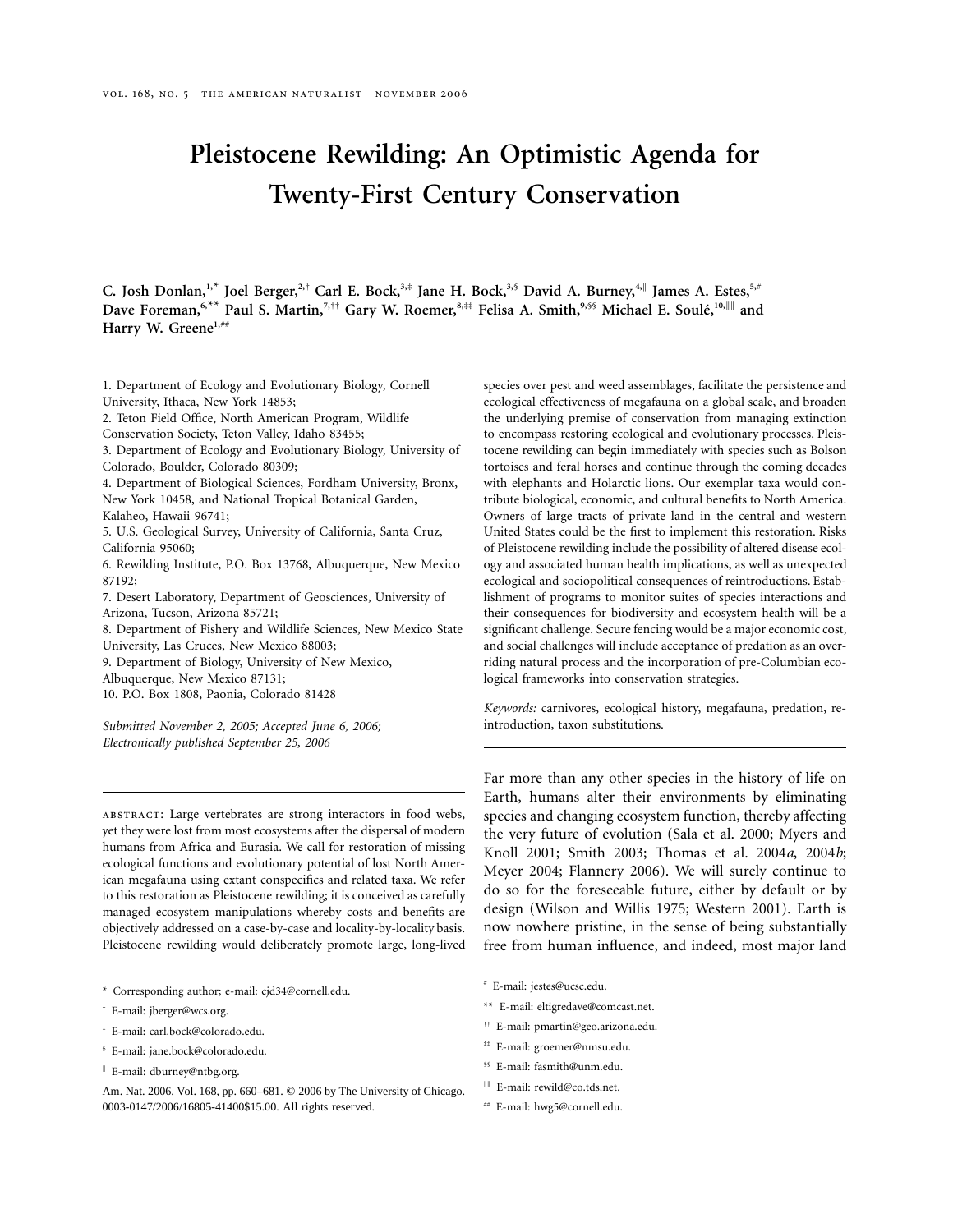masses have sustained many thousands of years of human occupancy and impacts (Flannery 1995, 2001; Vitousek et al. 1997; Heckenberger et al. 2003; Mason 2004; Burney and Flannery 2005). Human economics, politics, demographics, and chemicals pervade every ecosystem; even the largest parks require management to prevent extinction (Newmark 1995; Berger 2003). Human-induced environmental impacts are now unprecedented in their magnitude and cosmopolitan in their distribution, and they show alarming signs of worsening.

Human influences on the environment take on a variety of well-known and often interrelated general forms, including habitat alteration and fragmentation, pollution, and resource reductions as a result of exploitation. Large vertebrates (the megafauna) are often the first species to disappear in the wake of these influences because of their inherently low population densities and the fact that they are often the focus of human exploitation (Flannery 1995; Burney and Flannery 2005; Cardillo et al. 2005). Substantial loss of megafaunal biodiversity has already occurred in Europe, Australia, the Americas, and large continental islands. In Africa and Asia, which are the only places where a diverse megafauna remains relatively intact, many large mammals are threatened with extinction (Musters et al. 2000; Vogel 2000; Balmford et al. 2001; Marchant 2001; Blake and Hedges 2004; Goossens et al. 2006), especially in regions where increasingly scarce resources provoke war, corruption, and political turmoil (André and Platteu 1998; Smith et al. 2003*c*; Diamond 2004).

In the Americas, most large mammals and their commensals were lost by ∼13,000 years ago (Martin 1958, 2005*b*; Burney and Flannery 2005). Because large body size and endothermy correlate with interaction strength (Borer et al. 2005), this extraordinary impoverishment must have precipitated a cascading series of small- to largescale ecological and evolutionary changes (Janzen and Martin 1982; Terborgh 2005; Donlan et al., forthcoming). The prehistoric, historic, and contemporary extinction of large vertebrates and loss of their associated ecological roles thus hold paramount but still underappreciated implications for biodiversity conservation (Estes 1996; Martin 1999, 2005; Martin and Burney 1999; Terborgh et al. 1999; Flannery 2001; Jackson et al. 2001; Springer et al. 2003; Ray et al. 2005; Donlan et al., forthcoming).

Pleistocene history has been largely ignored as both conservation biologists and the public, seemingly hampered by an implicit post-Columbian bias, struggle with our biodiversity crisis. Basing our judgments on a deeper history offers a new vista, one with widespread implications for how humans might perceive and manage nature. The islands of Oceania provide a stark example (Steadman, forthcoming). Before the onset of human impacts 3,000 years ago, these islands were home to more than 2,000 bird species that are now extinct—more than 20% of the extant avifauna worldwide (Monroe and Sibley 1993; Steadman 1995; Steadman and Martin 2003). Over the past three decades, conservation practitioners have developed techniques to halt insular extinctions and restore island ecosystems (Veitch and Clout 2002; Donlan et al. 2003), yet they have largely failed to develop a conceptual basis for restoration that encompasses ecological history (however, see Atkinson 2001). This is at least in part because the ecological consequences of the historical losses are unknown and even unimagined.

Pleistocene history and taxon substitutions can provide us with new benchmarks for restoration. Such benchmarks would be defined not only by the presence or absence of species but also by the presence or absence of species interactions—the true functional fabric of nature (Estes 2002). To this end, we advocate Pleistocene rewilding reinstituting ecological and evolutionary processes that were transformed or eliminated by megafaunal extinctions—as a conservation priority in North America (Donlan et al. 2005; see also Martin 1999, 2005*b*; Martin and Burney 1999). The events and processes underlying our proposal apply not only to North America (Martin and Burney 1999; Flannery 2001; Donlan et al. 2005) but to most island archipelagos and continental ecosystems. This proposed program for twenty-first century conservation is both optimistic and defensible on multiple grounds, and it echoes and expands on similar proposals for eastern Siberia (Stone 1998; Zimov 2005), South America (Galetti 2004), and certain island archipelagos (Atkinson 2001; Burney et al. 2002; Lazell 2002; Burney 2003; Steadman and Martin 2003).

This article follows a preliminary and much shorter version (Donlan et al. 2005), and here we lay out a more substantive argument for Pleistocene rewilding. We first present ecological arguments for the rewilding proposal and then discuss its evolutionary, conservation, and cultural benefits. We next describe eight exemplar taxa, chosen to illustrate a range of benefits as well as provide a focus for the subsequent section discussing costs, challenges, and objections. Finally, we describe several possible implementation scenarios. Our broad purpose here is to inform further widespread discussion of this topic.

## **Ecological Arguments for Pleistocene Rewilding**

For the past 200 million years, large carnivores and megaherbivores have been dominant features of most ecosystems. With a few exceptions, primarily in Africa, these animals became functionally extinct worldwide by the late Pleistocene. Any thoughtful natural historian should wonder about how the loss of these large vertebrates subsequently influenced biodiversity and ecosystem func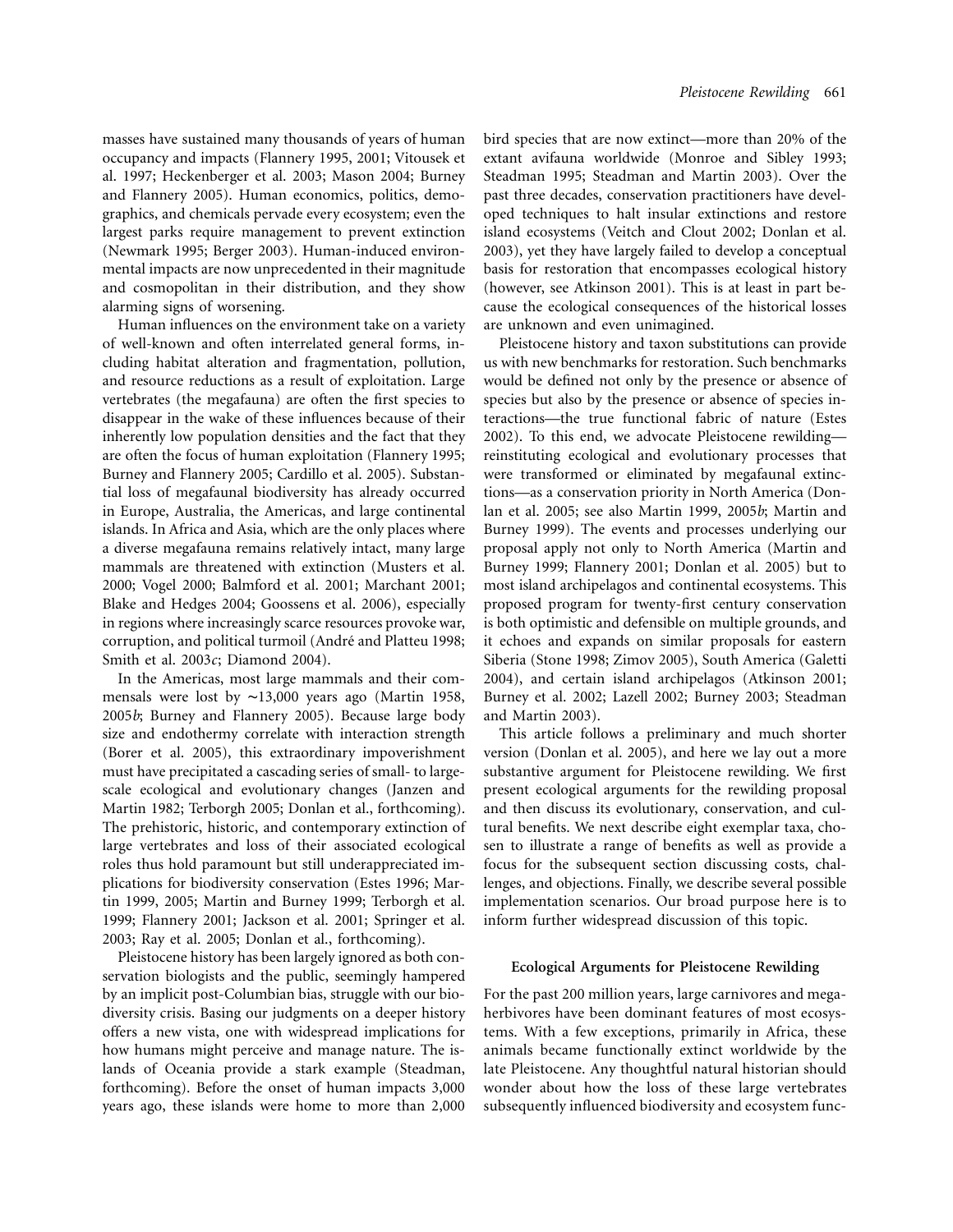tion (Terborgh 2005). If these influences were important, would an attempt to partially restore large carnivores and megaherbivores have positive or negative consequences for biodiversity and human welfare? Heretofore, these important questions have received little serious consideration.

The general lack of attention to the functional importance of the extinct megafauna occurs at a time when the focus of conservation biology is expanding to include not only species but species interactions (Soule´ et al. 2003, 2005). A variety of evidence indicates that the functional roles of large carnivores and megaherbivores are often significant (Owen-Smith 1988; Soulé et al. 1988; Estes et al. 1998; Terborgh et al. 1999, 2001; Berger et al. 2001; Jackson et al. 2001; Sinclair et al. 2003; Ray et al. 2005) and that degraded systems may both cause and result from the loss of these species (Springer et al. 2003; Terborgh et al. 2006; Terborgh and Feeley, forthcoming). It follows that many extinct large mammals must have shaped the life histories of extant species and ecosystem characteristics through the selective forces of strong species interactions (Greenwood and Atkinson 1977; Janzen and Martin 1982; Zimov et al. 1995; Byers 1997; Barlow 2000). The likely consequence of so much large vertebrate-induced change in functionality is ecosystem dysfunction (Jackson 1997; Pandolfi et al. 2003; Terborgh and Feeley, forthcoming), driven in part by anachronistic attributes of the surviving species (Janzen and Martin 1982) and ecological chain reactions that lead to further extinctions (Springer et al. 2003; Koh et al. 2004; Terborgh et al. 2006; Donlan et al., forthcoming).

Species interactions are difficult to observe and understand, even for the most easily studied extant species in modern ecosystems (e.g., lizards on islands [Spiller and Schoener 1994], fish in lakes [Carpenter and Kitchell 1996], and sea stars in rocky intertidal communities [Paine 1966]). Species interactions are impossible to observe and vastly more difficult to understand when looking back in time. Nonetheless, the strong interactors in paleoecosystems should have left evidence of their influence through their evolutionary effects on other species (Janzen and Martin 1982; Janzen 1986). Various North American species have characteristics that in modern landscapes appear to be anachronistic, probably having coevolved with large native vertebrates that became extinct in the late Pleistocene (for South American examples, see Guix et al. 2005). We briefly describe two of the many suspected anachronisms for which detailed experimental studies are sorely needed (Barlow 2000).

*Large-fruited* Maclura. The interglacial Pleistocene fossil plant record reveals several species of *Maclura* throughout North America, while the pre-European historical record documents only Osage orange (*M. pomifera*) in the Red River floodplains of Arkansas (Barlow 2000; Schambach

2000). The loss of proboscideans and other megaherbivores capable and suspected of dispersing the large fruits of these trees may have caused or contributed to the extinction of the other *Maclura* species, whereas Osage orange fortuitously survived as a small remnant and spread because of dispersal by modern humans (Barlow 2000). Many other large-seeded temperate and tropical American plants are arguably in some disequilibrium due to the loss of large vertebrate seed dispersers and herbivores (Janzen and Martin 1982; Janzen 1986; but see Howe 1985 for an alternative viewpoint). When dozens of large herbivores in the Americas became extinct in the late Pleistocene, important ecological and evolutionary interactions such as frugivory and herbivory were disrupted, and subsequently, seed dispersal and thus distributions of many plant species were altered. While such ideas were brought to the forefront of evolutionary ecology more than two decades ago (Janzen and Martin 1982; Janzen 1986), they have yet to penetrate conservation biology and applied ecology.

*"Overbuilt" speed in* Antilocapra. Various traits in the North American pronghorn *(Antilocapra americana*) appear to have resulted from 4 million years of selection in North American grasslands (e.g., maternal behavior, patterns of sex allocation, and mate selection; Byers 1997). Among the specific factors that led to these traits was predation by the extinct American cheetah (*Micracinonyx trumani*), which purportedly played a pivotal role in shaping the pronghorn's astounding speed (Byers 1997). The pronghorn appears overbuilt today in precisely those traits that make it so distinctive among North American mammals, raising the question of whether a reconstitution of Pleistocene selective pressures warrants consideration.

Many other anachronistic traits and dysfunctional interactions resulting from the loss of large vertebrates have been proposed (Greenwood and Atkinson 1977; Janzen and Martin 1982; Barlow 2000; Springer et al. 2003; Eskildsen et al. 2004). Gray wolves (*Canis lupus*) are a documented contemporary example. The recent loss of these apex predators from much of North America has facilitated population increases of their large ungulate prey, thereby intensifying herbivory and reducing the distribution and abundance of aspen and other tree species (Ripple and Larsen 2000; Berger et al. 2001; Ripple et al. 2001; Soulé et al. 2003; Hebblewhite et al. 2005). The indirect effects of this trophic cascade range from the abundance and distribution of passerine birds (Berger et al. 2001; Hebblewhite et al. 2005) to flood plain sediment and nutrient dynamics (Ripple and Beschta 2004). Similar patterns and processes have been discovered through the reintroduction of wolves to the Yellowstone ecosystem. The restoration of functionality from the reintroduction of wolves may even include a buffering of Yellowstone's bio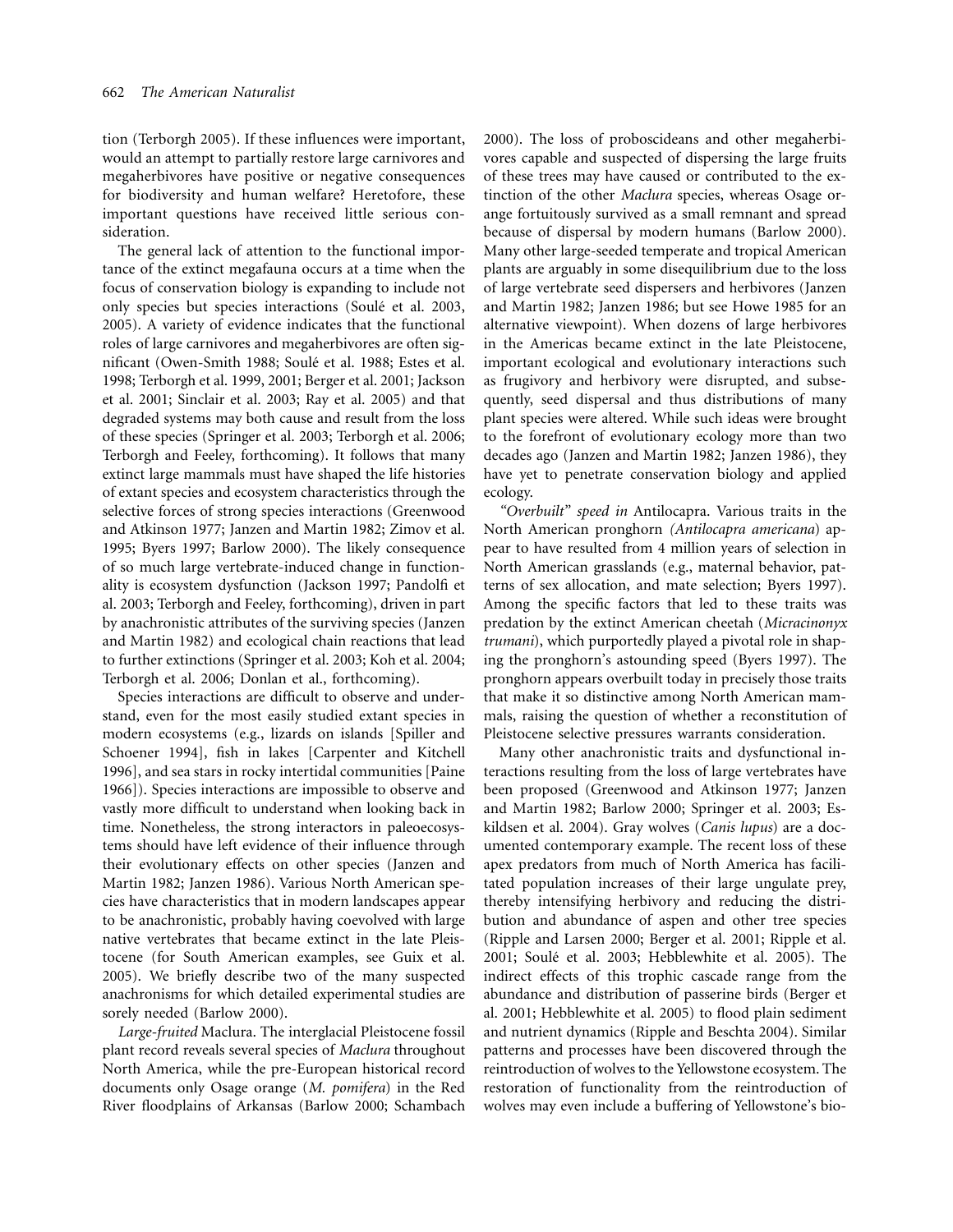diversity to climate change (Smith et al. 2003*a*; Willmers and Getz 2005). Similarly complex but now extinct ecological roles for the dozens of lost Pleistocene predators and megaherbivores of North America would seem possible if not likely. The inferred ecological roles of Pleistocene megafauna imply numerous hypotheses that could be tested with their modern conspecifics or proxies during the stages of rewilding that we describe below (fig. 1; Bond et al. 2004; Eskildsen et al. 2004).

Such hypotheses are similar to those currently being tested by the scientific community, the main difference being a strong emphasis on ecological history. Our current ignorance over the roles of large vertebrates in food web dynamics results from a variety of factors, including the inherent difficulties in (1) viewing the world from a temporal baseline lacking recently extinct keystone species, (2) elucidating and documenting the power of top-down forcing processes operating at large spatial scales, and (3) understanding food web dynamics without experimental evidence, particularly the diversity, complexity, and power of indirect interactions (Estes 2005). Such indirect interactions are highly significant in some contemporary ecosystems and thus are likely to have played pivotal roles before the loss of North American megafauna. The reintroduction of North American megafaunal proxies in an experimental framework would provide an unprecedented opportunity

to study these potentially important interactions so as to better understand the ecology of North America.

Such new understanding may have far-reaching benefits for humanity. For example, the recent Lyme disease epidemic in the northeastern United States (Ostfeld 1997) might be an indirect effect of the extinction of large predatory mammals. Lyme disease is caused by *Borellia*, a spirochete bacterium, which is transmitted to humans by black-legged ticks (*Ixodes dammini*). Disease prevalence is strongly influenced by tick abundance and in turn by obligate relationships with white-footed mice (*Peromyscus leucopus*; for nymphal blood meals) and white-tailed deer (*Odocoilus virginianus*; for adult blood meals). Deer and mouse populations are driven by various biotic and environmental processes (Jones et al. 1998). However, deer populations in eastern North America are at historically high levels due to the extinction of large social canids (McShea et al. 1997; Terborgh et al. 1999), cessation of subsistence hunting by Native Americans and market hunting by European colonists, and habitat restoration and other game management practices (Miller et al. 2003). Gray wolves probably caused deer to avoid heavily wooded areas where they are more easily ambushed and killed. The risk of Lyme disease is now greatest in wooded areas, and the ecological extinction of gray wolves from eastern North America therefore was plausibly an essential ingredient in



**Figure 1:** Could the Asian elephant (*right*) serve as an ecological proxy for North American mammoths (*left*) in an effort to restore megaherbivore function to North America? Illustration by Carl Buell.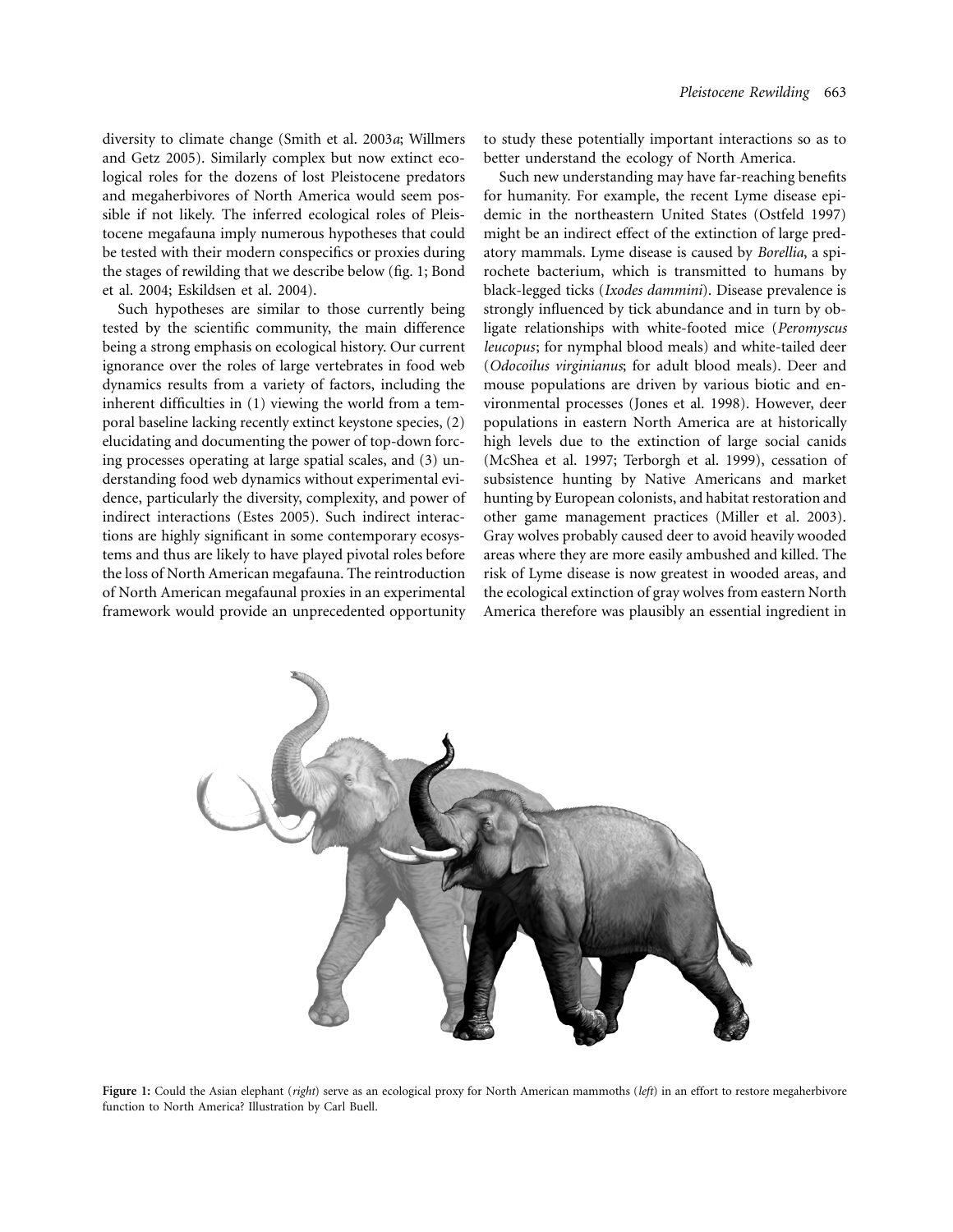the recent Lyme disease epidemic (Estes 2002). It follows that the risk of Lyme disease might be reduced through reestablishment of gray wolves in that region.

Wild animals carry a variety of other diseases that are pathogenic in humans, and in some cases, their incidence in humans might be influenced by the extent to which their particular vector or host populations are controlled by large vertebrate predators (Ostfeld and Holt 2004). Many diseases are carried by rodents (Ostfeld and Holt 2004), and since many rodent populations are controlled by their predators (Hanski et al. 2001), incidence of human diseases such as hantavirus, monkeypox, typhus, bubonic plague, and hemorrhagic fever might be strongly influenced by the presence or absence of large predators.

The evidence that large vertebrates play disproportionately important and heretofore unrecognized roles in ecosystems—from controlling species diversity to buffering climate change to affecting human health—and the realization that these roles have been largely absent in the majority of ecosystems since the late Pleistocene should elicit concern over the general failure of ecologists and conservation biologists to include large vertebrates and ecological history in their visions for restoration ecology. Pleistocene rewilding offers an experimental framework to better understand the biology of a continent that vanished 13,000 years ago, while simultaneously providing evolutionary, conservation, economic, and cultural incentives and benefits.

# **Evolutionary and Conservation Benefits of Pleistocene Rewilding**

Cultural conventions dictate which taxa are regarded as native and which are not, usually irrespective of ecological and historical insights (Donlan and Martin 2004; Martin 2005*a*). In North America, we routinely turn to the Columbian landfall of AD 1492 as a de facto restoration baseline (Leopold et al. 1963), thereby discounting significant earlier ecological impacts by humans (Martin and Szuter 1999; Kay and Simmons 2002). The late Pleistocene arrival of the very first Americans (Haynes 2002) and the contemporaneous extinctions constitute a less arbitrary benchmark that is justifiable from multiple perspectives. Ever more evidence points to early humans having precipitated the late Pleistocene extinction events across multiple landmasses (MacPhee 1999; Barnosky et al. 2004; Lyons et al. 2004; Burney and Flannery 2005; Martin 2005*b*; Miller et al. 2005; Robinson et al. 2005). Such attestation also raises important ethical questions regarding our conservation benchmarks and strategies.

Before the late Pleistocene extinctions, mammal bodysize distributions were remarkably similar across all continents despite little overlap in species composition (Smith et al. 2004). The subsequent extinction of most large mammals in Australia and the Americas drastically altered those distributions to favor smaller taxa (fig. 2; Lyons et al. 2004). Given that body size is highly conserved across taxa (Smith et al. 2004), these losses are significant with respect to ecological and evolutionary processes, particularly in the Americas, where the losses were greatest (Janzen and Martin 1982; Purvis et al. 2000; Guix et al. 2005; Terborgh 2005; Donlan et al., forthcoming).

While evolutionary perspectives have become a part of some conservation planning (Frankel and Soulé 1981; Erwin 1991), they have usually emphasized conserving existing processes (Woodruff 2001; Ashley et al. 2003) rather than restoring recently extinct interactions (Martin 1999; Martin and Burney 1999; Atkinson 2001; Burney et al. 2002). The bold actions needed to preserve evolutionary potential in the wake of global change and the drastic decline in biodiversity generally have not been addressed. Africa and parts of Asia are now the only continents where megafauna remain relatively intact, and the loss of some of these species within this century seems likely (Balmford et al. 2001; Marchant 2001; Gros 2002; Blake and Hedges 2004; Thomas et al. 2004*a*). The widespread disruptions of population dynamics and of the potential for adaptive responses to climate change suggest that without significant conservation interventions, the speciation of large vertebrates on a global basis is largely over (Soulé 1980). Must we accept this prospect, or shall we take responsibility for partially restoring that potential? Given the demonstrable extinction risks for the Earth's remaining megafauna and the possibility that North American sites could serve as additional refugia to help preserve that evolutionary potential, regional rewilding (Soulé and Noss 1998; Foreman 2004) carries global conservation implications.

The most straightforward conservation advantage of Pleistocene rewilding would be to enhance the persistence of endangered large vertebrates with a multicontinent system of reserves inspired by evolutionary and ecological history. This has been a positive approach to the conservation of rare species, as illustrated by the reintroduction of Przewalski horses (*Equus caballus przewalski*) from North American and European zoos to a semiwild state in their native habitats in central Asia. Additional viable populations could also enlarge the possibilities for adaptation by target species to global change as well as provide the selective regimes that have fostered existing genotypes. Range fragmentation arguably might provide opportunities for speciation, but that potential "positive" effect on biodiversity is surely countered by the threat of small population size, failure to adapt, and stochastic extinction.

In a general sense, Pleistocene rewilding could be part of a movement to transform conservation biology, which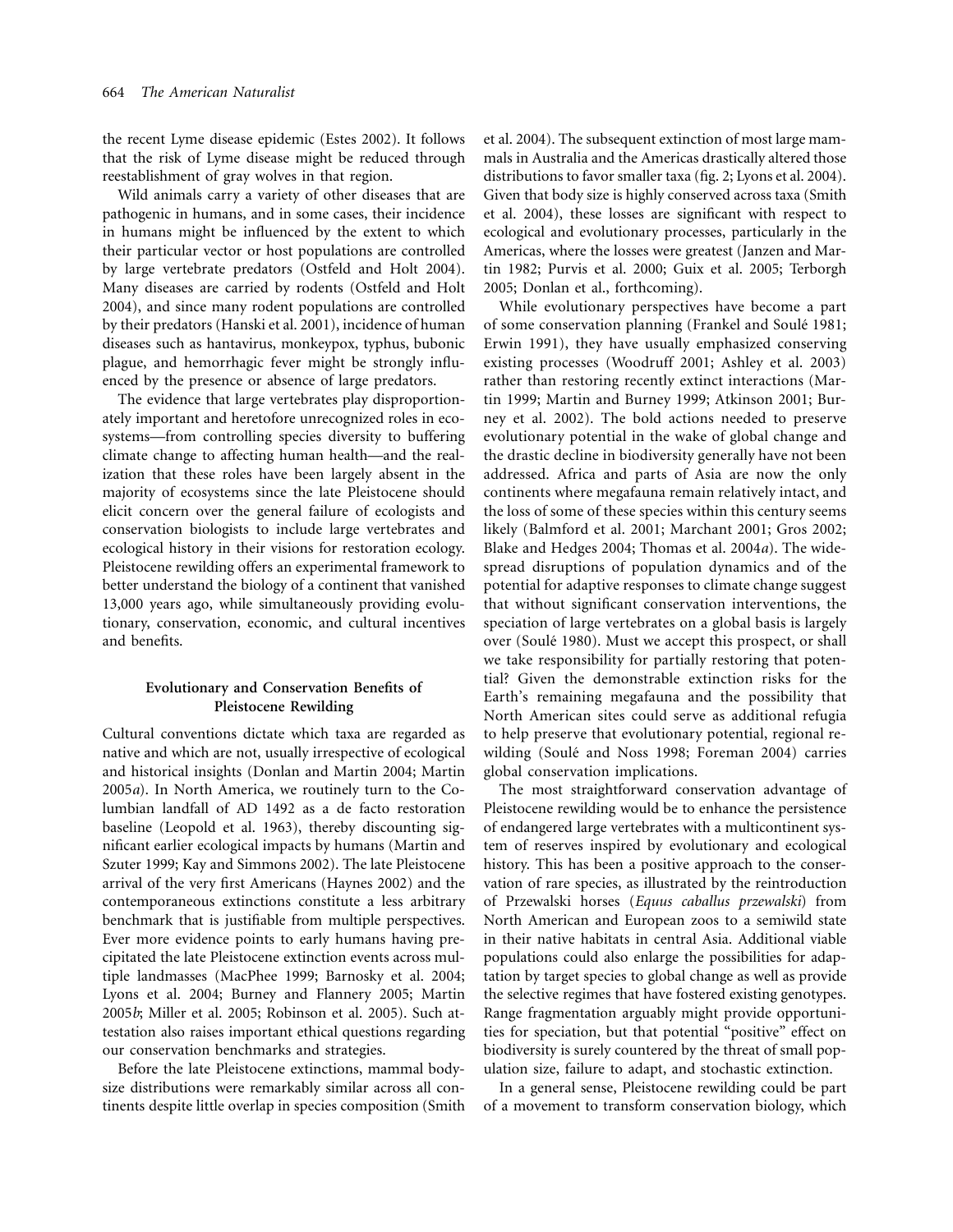

**Figure 2:** *A*, Body size distributions (log body mass) of terrestrial North American mammals (including bats) that did (*red*) and did not (*gray*) become extinct during the late Pleistocene (LP) extinctions (north of the Isthmus of Tehuantepec). *B*, Body size distributions (kg) of five largebodied (144 kg) taxonomic groups before and after LP extinctions. Extant distribution of Perissodactyla includes Old World horses and burros. Modified from Lyons et al. 2004.

is currently too easily characterized as a "doom and gloom" discipline (*The Economist* 1997; Myers 2003) because we have acquiesced to a default goal of exposing and merely slowing the rate of biodiversity loss. Together these attributes minimize excitement for conservation and even actively discourage it (Redford and Sanjayan 2003). Moving away from managing extinction and toward actively restoring ecological and evolutionary processes using Pleistocene history as a guide provides an exciting new platform for conservation biology.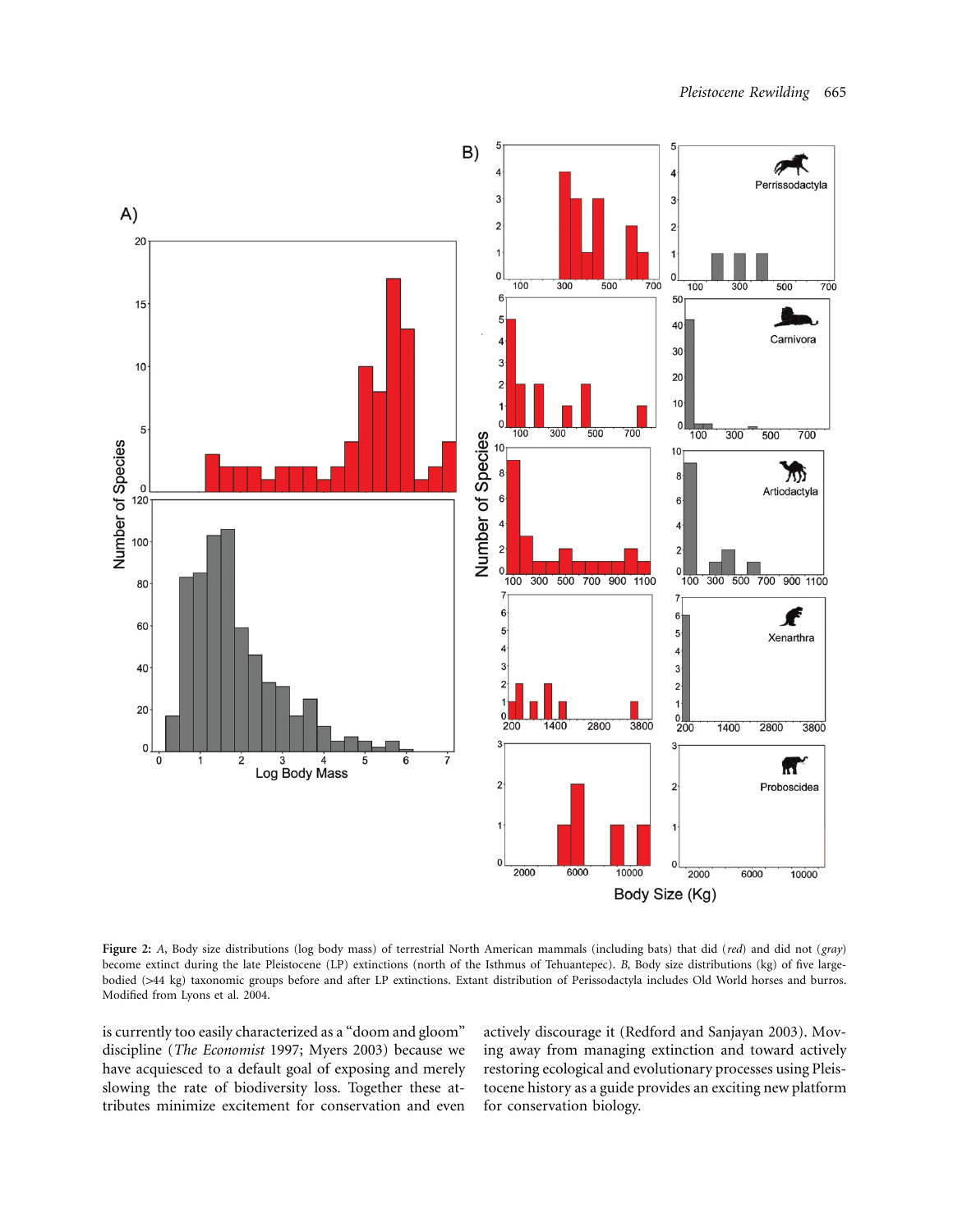# **Cultural and Economic Benefits of Pleistocene Rewilding**

Humans probably were responsible to some significant degree for late Pleistocene extinctions in North America and elsewhere (Martin 1966, 2005*b*; Martin and Steadman 1999; Lyons et al. 2004; Burney and Flannery 2005; Miller et al. 2005; Robinson et al. 2005; Steadman et al. 2005; Surovell et al. 2005). Our subsequent activities have curtailed survival prospects and evolutionary potential for most large vertebrates on regional and global scales, through persecution and habitat fragmentation and the subsequent effects of both on population genetic attributes (Soulé 1980). For these reasons, as well as for the sake of future human generations and the earth's biota, citizens and scientists bear an ethical responsibility to vigorously redress these problems insofar as possible (Ehrlich 2001).

Humans have strong emotional and cultural relationships with large predators and herbivores that began in the Pleistocene and have reached forward to contemporary times (Shepard 1998; Quammen 2003; Peacock and Peacock 2006). Ancient rock art, cars and sports teams named after large mammals, and conservation programs centered on large animals are evidence of our fascination with charismatic megafauna. Between 1999 and 2004, more than 1.5 million people per year visited San Diego Zoo's Wild Animal Park to catch glimpses of large mammals (C. Simmons, personal communication). Only 12 United States national parks received more than 1.5 million visitors in 2000 (National Park Service 2000). Alarmingly, per capita visitation to United States national parks has been declining since 1987—the first time since the 1930s (Pergams et al. 2004).

Pleistocene rewilding would probably increase the appeal, social benefits, and economic value of both private and public parks and reserves. The reintroduction of wolves to Yellowstone National Park has resulted in significant benefits; total economic and social benefits are estimated to be on the order of \$6–\$9 million per year, in contrast to an estimated annual cost of \$0.5–\$0.9 million to society (Duffield and Neher 1996; Reed 2004). Even the possibility of catching a glimpse of a wolf in Yellowstone National Park improves and contributes to the anticipation, authenticity, and enjoyment of a tourist's wild experience (Montag et al. 2005). A public understanding of ecological and evolutionary history, inspired by tangible aesthetic experiences with megafauna, would strengthen overall support for the conservation of biodiversity and wilderness (Dayton 2003; Greene 2005).

## **Exemplar Taxa**

We envision a continuum of stages of Pleistocene rewilding starting today and moving toward the coming century with a suite of potential conspecifics and proxy taxa (table 1). All differ in their potential costs and benefits, and all are already present in the United States either as free-roaming populations or in a captive setting. All potential restoration programs would be experimental, science driven, and evaluated from a cost-benefit perspective. We start our discussion with two taxa that have been successfully reintroduced to North America, move on to species that are present in North America but are viewed as nonnative species, and end with potential proxy species that could replace some of our lost Pleistocene megafauna. While this is not an exhaustive list, these selected taxa exemplify the central issues for discussions of Pleistocene rewilding.

#### *The North American Peregrine Falcon*

Celebrated as one of the most successful conservation efforts, the North American peregrine falcon (*Falco peregrinus*) has been saved from near extinction caused by DDT contaminants (Cade and Burnham 2003). The widespread recovery program relied on large numbers of captive-bred birds. Because of a lack of genetically more appropriate founders, falcons that were released into the eastern and midwestern United States and parts of Canada came from captive stock of seven subspecies from North America, Europe, South America, and Australia, totaling more than 2,500 birds (Tordoff and Redig 2001). Despite substantial morphological and ecological variation among the founders, there were no differences among subspecies in subsequent breeding success of the reintroduced birds (Tordoff and Redig 2001). Falcons from four continents now serve as a collective proxy for the midwestern peregrine population that became extinct in the 1960s. The peregrine falcon not only serves as a testament that species recovery can succeed on continental scales, but it also demonstrates that, at least in some cases, taxon substitutions are culturally acceptable as a powerful conservation tool.

#### *Giant Vultures*

The California condor (*Gymnogyps californianus*) was present throughout North America until the late Pleistocene and then disappeared across most of its range, along with the megafauna on which it fed. Condors survived solely along the West Coast, relying heavily on carcasses of marine mammals (Chamberlain et al. 2005), and they last roamed over the Grand Canyon 10,000 years ago, where they scavenged on North American mammoths (*Mammuthus* sp.), horses, camels, and other extinct taxa (Emslie 1987). Condors may have returned briefly to the southwest United States in the 1700s, in response to the introduction of domesticated cattle, horses, and sheep, but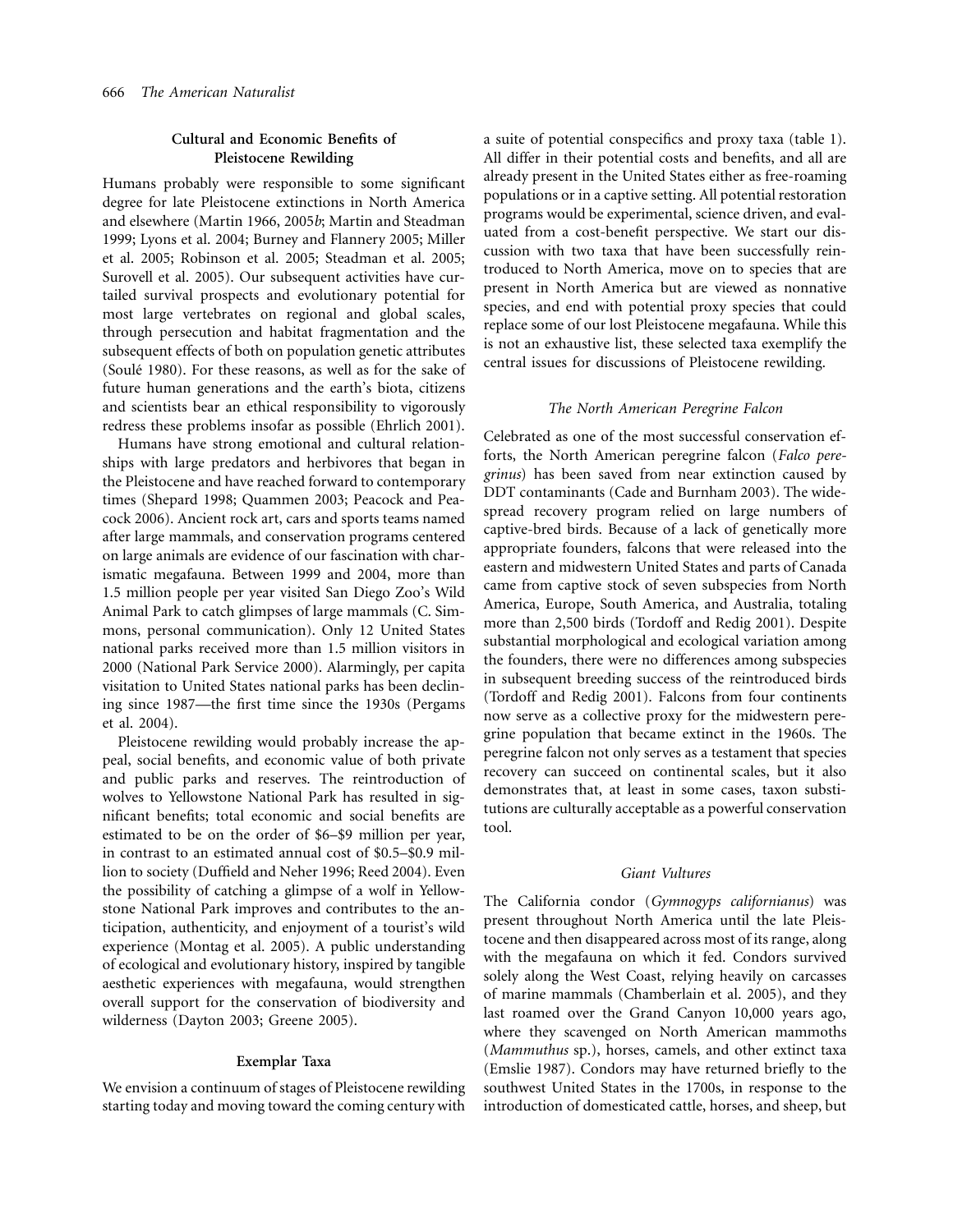|                 | Current        |                |                    | Ecological                                    | Ecological                               | Economic                  | Economic                                      | Ease of       |            |
|-----------------|----------------|----------------|--------------------|-----------------------------------------------|------------------------------------------|---------------------------|-----------------------------------------------|---------------|------------|
| Order or family | LP             | (T/E)          | Proxy <sup>a</sup> | benefits                                      | costs                                    | benefits                  | costs                                         | establishment | Popularity |
| Predators:      |                |                |                    |                                               |                                          |                           |                                               |               |            |
| Felidae         | 13             | 8(3)           | Cheetah            | Predation <sup>b</sup>                        | Ş                                        | Tourism                   | Fencing; livestock<br>mortality? <sup>c</sup> | $++$          | $++++$     |
|                 |                |                | Lion               | Predation                                     | $\ddot{\cdot}$                           | Tourism;<br>hunting       | Human conflict                                | $++$          | $++++$     |
| Ursidae         | 6              | 3(2)           |                    |                                               |                                          |                           |                                               |               |            |
| Canidae         | 9              | 8(3)           |                    |                                               |                                          |                           |                                               |               |            |
| Herbivores:     |                |                |                    |                                               |                                          |                           |                                               |               |            |
| Xenarthra       | 14             | 6(2)           |                    |                                               |                                          |                           |                                               |               |            |
| Bovidae         | 13             | 5(2)           |                    |                                               |                                          |                           |                                               |               |            |
| Equidae         | 11             | $\overline{0}$ | Equids             | Seed dispersal;<br>prey <sup>d</sup>          | Potential overgrazing                    | Tourism                   | Fencing; compete with<br>cattle               | $+++$         | $++$       |
| Cervidae        | 10             | 6              |                    |                                               |                                          |                           |                                               |               |            |
| Antilocapridae  | 6              | $\mathbf{1}$   |                    |                                               |                                          |                           |                                               |               |            |
| Proboscidea     | 5              | $\mathbf{0}$   | Elephants          | Heterogeneity;<br>seed dispersal <sup>e</sup> | Density- and scale-<br>dependent effects | Tourism;<br>hunting       | Fencing                                       | $^{+}$        | $++++$     |
| Camelidae       | $\overline{4}$ | $\mathbf{0}$   | Camels             | Heterogeneity;<br>seed dispersal <sup>f</sup> | Potential<br>overbrowsing                | Meat, fiber<br>production | Fencing                                       | $++++$        | $++$       |
| Tapiridae       | $\overline{4}$ | -1             |                    |                                               |                                          |                           |                                               |               |            |
| Tayassuidae     | 3              | $\mathbf{1}$   |                    |                                               |                                          |                           |                                               |               |            |
| Hydrochoeridae  | 2              | $\mathbf{0}$   |                    |                                               |                                          |                           |                                               |               |            |
| Castoridae      | 2              | $\mathbf{1}$   |                    |                                               |                                          |                           |                                               |               |            |
| Testudinidae    | $\overline{4}$ | $\mathbf{0}$   | Bolson tortoise    | Heterogeneity <sup>8</sup>                    | None/slight                              | Tourism                   | None                                          | $++++$        | $^{+}$     |
| Total           | 106            | 40(10)         |                    |                                               |                                          |                           |                                               |               |            |

**Table 1:** Magnitude of biodiversity loss of North American megafauna (north of the Isthmus of Tehuantepec) and potential benefits and costs of Pleistocene rewilding

Note: The table displays Late Pleistocene (LP) and current diversity of continental, large-bodied North American mammalian orders and families and some potential species proxies. The "Current" column excludes insular taxa. Extant species in each taxon are significantly biased toward smaller body size (Lyons et al. 2004). T/E = threatened or endangered, listed by United States Endangered Species Act or in the International Union for Conservation of Nature and Natural Resources 2001 Red List category "Near Threatened" (or equivalent 1994 categories "LR-cd" or "LR-nt"). A plus sign represents an increase in respective qualitative category.

a Potential proxies. Camel: *Camelus dromedarius, Camelus ferus, Lama guanicoe, Vicugna vicugna*; equid: *Equus caballus, Equus przewalski, Equus hemionus*; cheetah: Ac*inonyx jubatus*; lion: *Panthera leo*; elephant: *Elephas maximus*, *Loxodonta africana*; Bolson tortoise: *Gopherus flavomarginatus*.

b Predation on mule deer (*Odocoileus hemionus*) and elk (*Cervus elaphus*) would be limited latitudinally by climate.

c Work in Namibia has demonstrated coexistence with ranchers and cheetah through education and alternative pastoral practices (Marker et al. <sup>2003</sup>*b*).

d Janzen and Martin 1982; Berger 1986; Barlow 2000.

e Janzen and Martin 1982; Barlow 2000; Whyte et al. 2003; Western and Maitumo 2004.

f Barlow 2000; Hare 2001.

<sup>8</sup> Kaczor and Hartnett 1990.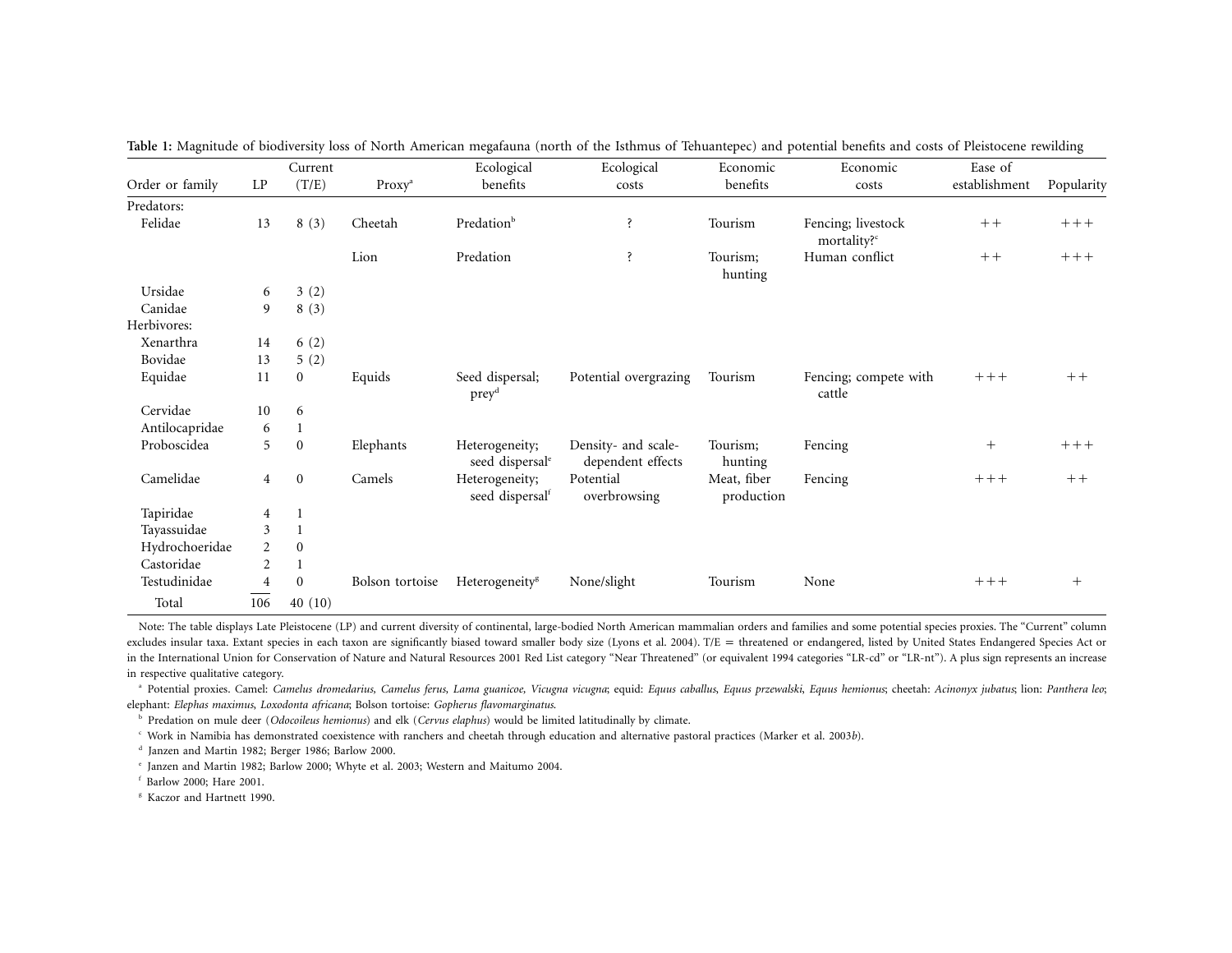the validity of those records is unclear (S. Emslie, personal communication; L. Kiff, personal communication; *Federal Register* 1996); nonetheless, by the time European settlers arrived, *Gymnogyps* was found only in a narrow Pacific coastal strip. The National Park Service set a precedent for pre-1492 benchmarks with the repatriation of condors to the southwestern United States. Because of captive breeding programs and active interventions, condors now soar over Colorado River canyons. While this program is unsustainable without active management (slaughtered cattle carcasses are provided as a food source), few would argue against efforts to save and establish new condor populations, costs notwithstanding (Snyder and Snyder 2000; Beissinger 2001). By returning the large herbivores and their carnivores that collectively once fed these giant scavengers, California condors could perhaps become viable without the management costs currently endured.

### *An Extant Endangered Turtle*

The Bolson tortoise (*Gopherus flavomarginatus*) was probably widely distributed across the Chihuahuan Desert until the late Pleistocene (Van Devender et al. 1976; Bury et al. 1988). Weighing up to 50 kg and susceptible to human overkill, the Bolson tortoise disappeared from more than 90% of its range by the end of the Pleistocene; today it is critically endangered and found only in a small area in central Mexico (Morafka 1982; Morafka and McCoy 1988). Chelonians were part of the exploited Pleistocene megafauna in the American Southwest and elsewhere (Moodie and Van Devender 1979; Taylor 1982; Stiner et al. 1999). Harsh winters could have played a contributing role in their decline (Van Devender et al. 1976; Moodie and Van Devender 1979), but *G. flavomarginatus* is relatively cold tolerant, as evidenced by a reproducing captive population in southeast Arizona (Appleton 1978).

An earlier proposal to reintroduce the tortoise into Big Bend National Park (Aquirre and Adest 1991) was rejected by the National Park Service on the basis that, notwithstanding its endangered status, *G. flavomarginatus* is a nonnative species (Houston and Schreiner 1995). This conclusion is counter to ecological and historical insights and inconsistent with subsequent restoration of California condors to the Grand Canyon (Donlan and Martin 2004). Along with providing conservation benefits for the species, tortoise reintroductions to the southwestern United States might increase local biodiversity by promoting landscape heterogeneity via burrow construction (Kaczor and Hartnett 1990). Repatriating the continent's largest surviving temperate terrestrial reptile could precipitate a variety of ecological, evolutionary, economic, and cultural benefits, with no apparent costs (table 1).

# *Equids*

Feral equids (*Equus caballus, Equus asinus*) have been abundant in North America since they were introduced by Europeans five centuries ago (Berger 1986). From an evolutionary and ecological perspective, equids are native to North America, where they were present for most of the last 50 million years, interacting strongly with a variety of grass species. Some lineages later spread to Eurasia, and they were diverse globally until the late Pleistocene (Stebbins 1981; MacFadden 1992; Oakenfull and Clegg 1998). Today, feral horses and burros in North America are widely viewed as ecological pests (Houston and Schreiner 1995), but the former are conspecific with late Pleistocene North American horses and the latter are representative of the "stenoid" lineage of *Equus* (asses and zebras) that originated in the New World and persisted there until the end of the Pleistocene (Vila` et al. 2001; Weinstock et al. 2005). On the basis of molecular systematic studies (Weinstock et al. 2005), *E. caballus* is arguably as similar to late Pleistocene North American horses as the aforementioned peregrine falcons from five continents and the contemporary populations of California condors are to their respective Pleistocene ancestors. Both horses and burros, and perhaps other extant Old World equids, are plausible taxonomic and ecological proxies for extinct New World taxa (Martin 1970; Donlan and Martin 2004).

Although the ecological impacts of feral horses are variable (Berger 1986; Levin et al. 2002; Menard et al. 2002), they disperse large-seeded plants and thus may compensate for certain large Pleistocene mammals now absent in North America (Janzen 1981, 1982; Janzen and Martin 1982). Moreover, wild asses (e.g., *Equus hemionus*) and Przewalski's horses are critically endangered or extinct in the wild (Moehlman 2002), so free-roaming North American populations would help curtail extinction and further repatriate equids to their evolutionary homeland. Przewalski's horse coexisted with humans and domesticated livestock in the Dzungarian Basin for millennia before its decline, which has been attributed to elevated livestock densities and military activity (Ryder 1993). The overall landscape impacts of free-living equids in North America could be positive or negative in local ecological and economic contexts, depending on temporal and spatial dynamics (Zervanos 1998; Levin et al. 2002; Kuiters 2003; Beaver and Brussard 2004; Zalba and Cozzani 2004). A potentially important factor in the overall context for freeranging horses is the presence of predators (Turner et al. 1992), including the experimental introduction of lions.

# *Camelids*

The center of camelid evolution was North America, where four species of camels and llamas were present in the late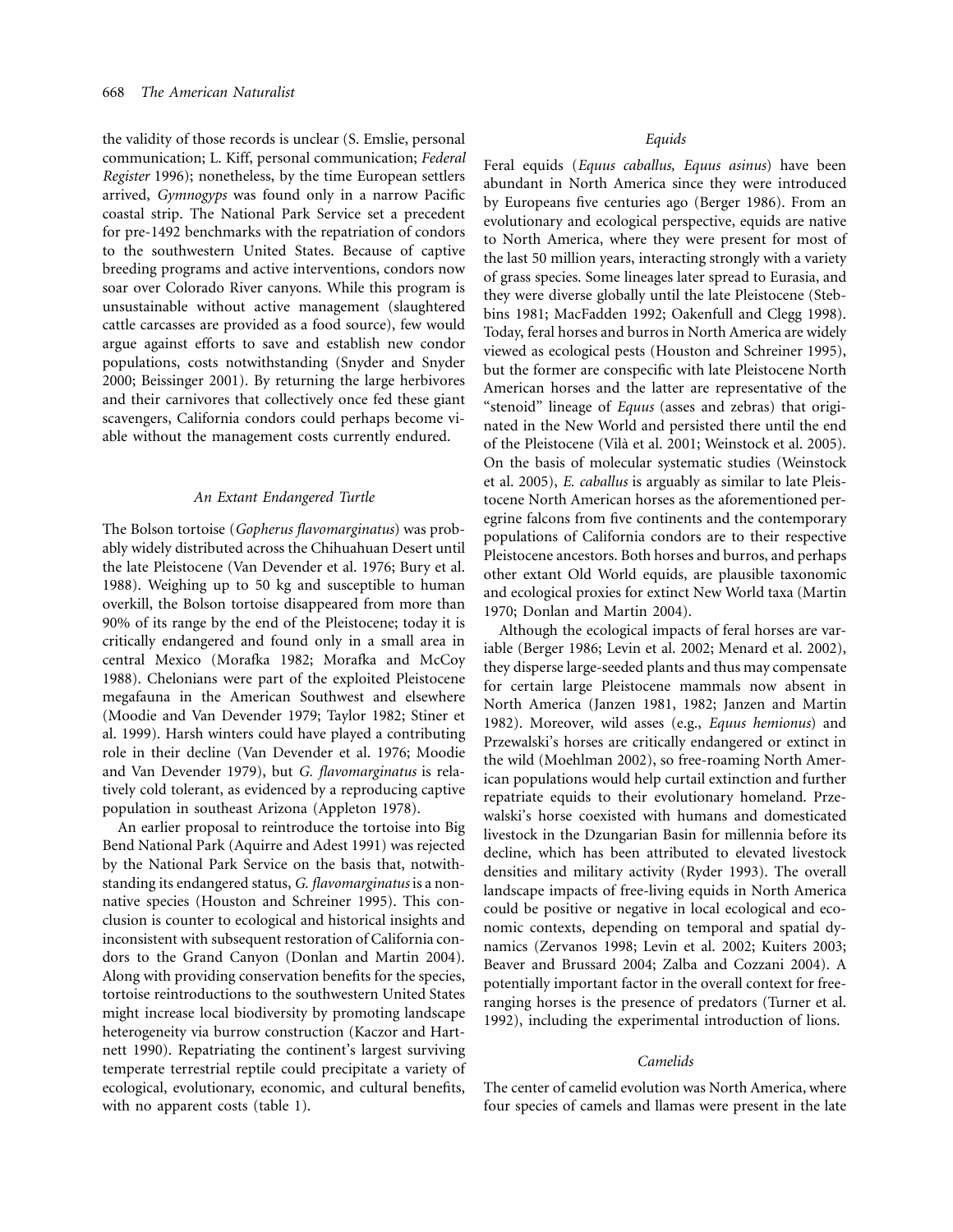Pleistocene (Kurtén and Anderson 1980; Honey et al. 1998; Smith et al. 2003*b*). Today, two species of Old World camelinines and four species of South American lamalinines are extant globally. Wild Bactrian camels (*Camelus bactrianus*) are on the verge of extinction, with fewer than 1,000 free-living animals remaining in Asia (Hare 2001). Domestic or captive-bred camelids could be introduced to parts of North America, further assuring their semiwild persistence and serving as ecological proxies for extinct late Pleistocene lamalinines (e.g., *Camelops*; Webb 1965; Honey et al. 1998).

Camelids potentially offer biodiversity benefits to arid and semiarid North American ecosystems by browsing on woody species that now often dominate areas that formerly were mixed desert scrub and grassland (table 1; Martin 1969; Van Auken 2000; Mengli et al., forthcoming). In the 1850s, when Lieutenant Beale successfully led the Camel Military Corps from Texas to California, his animals browsed on creosote (*Larrea tridentata*) and other brush species that today dominate many southwestern landscapes (Connelly 1966; Martin 1969). In Australia, largely anecdotal evidence indicates that large numbers of feral camels appear to be having an unfavorable ecological impact in the Northern Territory, where they are not supported by ecological history (Edwards et al. 2004); however, in eastern Australia, camels are being used as browsers to counter the invasion of unwanted leguminous shrubs (F. Keenan, personal communication). Experimental introductions of camels to the southwestern United States offer unique research opportunities to gain insights into the ecology of interactions between large herbivores and grasslands—interactions that were present in North America since the Miocene and ended just 13,000 years ago (Stebbins 1981).

Camelids might bring economic benefits to North America as well; in Australia, well-managed cograzing programs of cattle and camels have brought meat, milk, and fiber to market without negatively affecting cattle production (Phillips et al. 2001). Organized trekking with camelinines and lamalinines, long popular in Australia, is already present in the United States (e.g., http:// www.texascamelcorps.com). Camelids thus exemplify how managed reintroductions could demonstrate benefits and costs of Pleistocene rewilding under carefully controlled, experimental conditions.

#### *Cheetahs*

The extinct Plio-Pleistocene North American cheetahs (two species of *Micracinonyx*), extant Old World cheetah (*Acinonyx jubatus*), and puma (*Puma concolor*) are closely related, but the most recent molecular phylogenetic data are controversial in terms of whether Old and New World cheetahs are each other's closest relatives (Barnett et al. 2005; Johnson et al. 2006). The extent to which resemblances between those two cursorial lineages represent homology or convergence remains uncertain, although anatomically the Old World cheetah is somewhat more specialized than was its extinct New World relatives (Van Valkenburgh et al. 1990). In any case, North America cheetahs arguably were the principal agent influencing selection for speed and visual acuity in the pronghorn antelope (Byers 1997), and perhaps the Old World cheetah could replace those extinct cats as an ecological proxy.

The Old World cheetah was once widespread in Africa and Asia; today, the species' distribution has been greatly reduced, and it has only a modest chance of persisting in the wild into the next century (Caro 1994; Gros 2002). Breeding programs are not self-sustaining and wild populations continue to sustain captive ones (Marker-Kraus 1997). Some of the more than 1,000 animals in captivity (Caro 1994; Marker-Kraus 1997) could be used to establish an experimental free-living North American population. Conservation scenarios for cheetahs are unique in that the majority of the remaining individuals are located outside of protected areas, commonly on farmland for commercial livestock and game (Caro 1994; Marker et al. 2003*b*). Most (∼90%) of Namibia's cheetahs live on commercial livestock farmland, where lions (*Panthera leo*) and spotted hyenas (*Crocuta crocuta*) have been eliminated (Marker et al. 2003*a*). While farmers often perceive cheetahs as threats and persecute them, environmental education and alternative pastoral practices have recently promoted coexistence with humans (Marker et al. 2003*b*).

Cheetah populations in the southwestern United States could potentially facilitate economic alternatives to ranchers through ecotourism, with little cost to other ranching revenue streams (table 1). Restoring cheetahs to North America could also reinstitute what must have been strong interactions with pronghorn antelopes and perhaps help save the world's fastest land mammal from extinction. One intriguing anecdote hints that the pronghorn's speed and tactics for escaping a cheetah have not been entirely lost: "In the 1930s, I saw a man traveling with a pet cheetah turn it loose to pursue a pronghorn, a young female, until she sailed over a deep ravine that the big cat refused to negotiate" (Frison 2004, p. 124).

#### *Proboscideans*

Five species of proboscideans roamed North America in the Pleistocene (Kurtén and Anderson 1980; Smith et al. 2003*b*). Asian elephants (*Elephas maximus*) are more closely related to North American mammoths (i.e., *Mammuthus primigenus*) than they are to African elephants (*Loxodonta africana*; Krause et al. 2006; Poinar et al. 2006;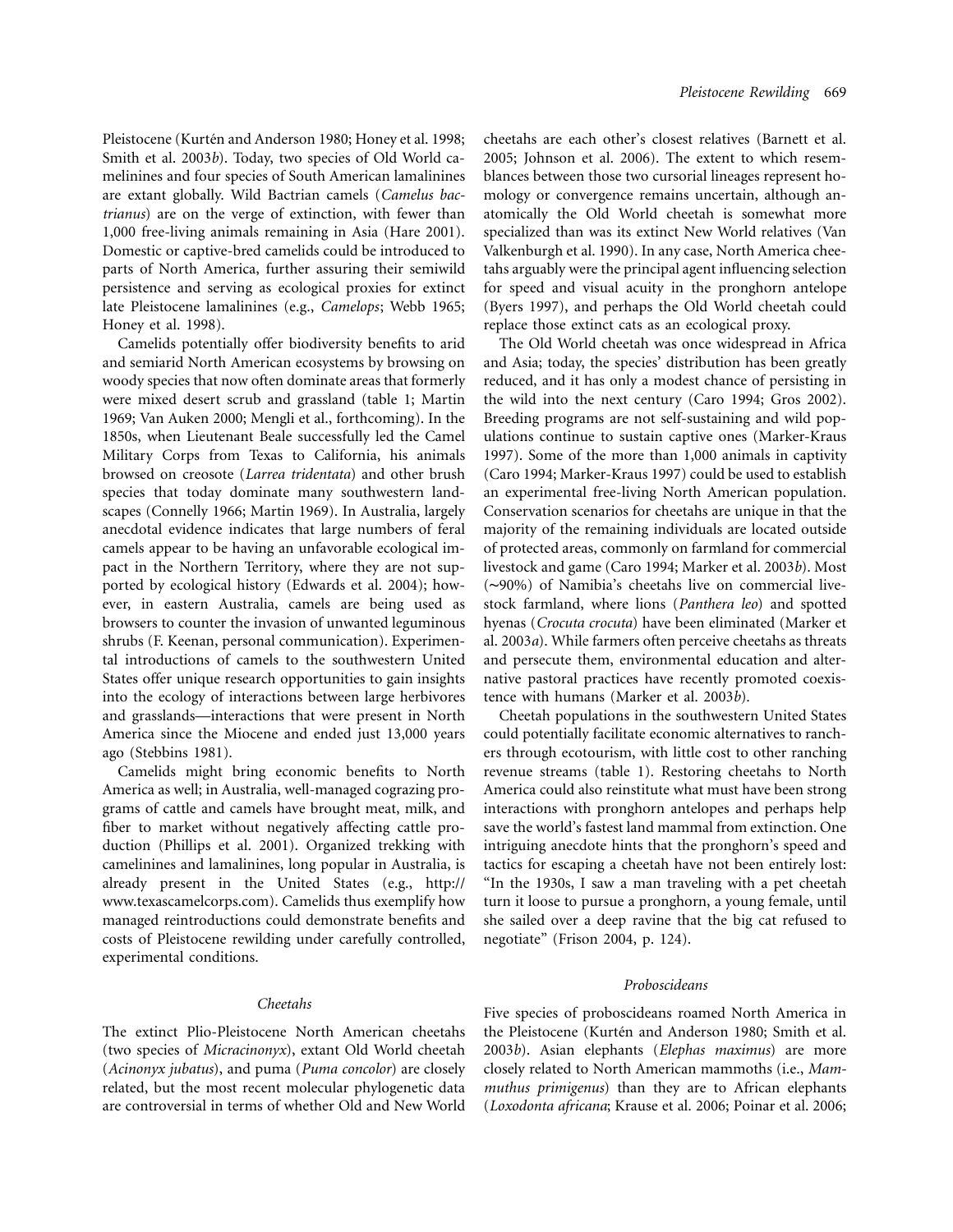Rogaev et al. 2006). African and Asian elephants play keystone roles as megaherbivores (Owen-Smith 1988; Dublin 1995), just as mastodons, mammoths, and gomphotheres surely once did in the Americas (Janzen and Martin 1982; Barlow 2000). Collectively, proboscideans may have even influenced the global carbon cycle by altering vegetation dynamics around 20 million years ago as they expanded out of Africa (Flannery 2006). Could extant elephant species play similar ecological roles to those that North American proboscideans occupied for millennia (fig. 1)? African elephants inhibit woodland regeneration and promote grasslands; elevated population densities appear to be the primary driver of woodland loss (Whyte et al. 2003; Western and Maitumo 2004). Encroachment of woody and shrub plant species over the past century now threatens the arid grasslands of western North America (Van Auken 2000). While the causes are complex and controversial (Brown et al. 1997; Van Auken 2000), browsing elephants might counter shrub and tree (e.g., *Prosopsis, Juniperus*) invasion and increase landscape heterogeneity.

In the absence of cloned mammoths for restoration (Agenbroad 2005) and recognizing that extinct proboscideans were surely ecologically different in some ways from their extant relatives (Guthrie 2006), managed African and/or Asian elephants in North America could potentially enhance biodiversity and economically benefit ranchers through grassland maintenance and ecotourism (table 1). Further, many elephant populations, particularly in Asia and West Africa, are in grave danger of extinction (Blake and Hedges 2004), and captive breeding programs are not self-sustaining for either species (Olson and Wiese 2000; Wiese 2000; Rees 2003). Proboscideans played a variety of ecologically and evolutionarily significant roles across North American landscapes for millennia (Janzen and Martin 1982; Janzen 1986; Barlow 2000). With the appropriate resources and vision, using captive stock and some of the 16,000 domesticated elephants in Asia (Lair 1997) might reveal some of those roles and contribute to the wild future of these flagship species by initiating a North American repatriation.

#### *Holarctic Lions*

Lions, which prey on wild equids and other large herbivores, offer a bold and exciting vision for Pleistocene rewilding. Current molecular, morphological, and paleontological evidence suggests that the Holarctic lion should be treated as a single species (Burger et al. 2004; Yamaguchi et al. 2004) and that *Panthera leo* (sensu lato) perhaps was once the widest-ranging wild land mammal of all time (Kurtén and Anderson 1980).

Today, lions play a pivotal role in regulating prey populations in African savanna ecosystems (Sinclair et al. 2003), as they surely once did in the Americas and Eurasia. With their estimated population dropping from 76,000 to less than 40,000 over the past 20 years (IUCN 2006), African lions are increasingly threatened by habitat degradation, human conflict, reduction in prey base, and disease (Nowell and Jackson 1996; Roelke-Parker et al. 1996; Marchant 2001; IUCN 2006). The Asiatic lion (*Panthera leo persica*) is critically endangered, with a single population in the Gir Forest of India; establishing additional populations is vital for their long-term persistence, but recent attempts in India have failed (Nowell and Jackson 1996). However, lions have been reestablished or managed in African and Indian reserves that are of a size similar to some contiguous private and public lands in the western United States (e.g., Umfolozi Game Reserve, South Africa [96,000 ha], and Gir Forest, India [138,000 ha]; Anderson 1980; Saberwal et al. 1994). The idea of repatriating lions to North America merits a serious scientific debate.

Given the public's attraction to large predators, the potential aesthetic and economic benefits of restoring lions to North America are obvious—as are the challenges (table 1). An appropriate prey base would be a prerequisite. Another central dilemma lies in public acceptance of an animal that could cause human harm. While tourism-related deaths attributed to lions, elephants, and other large mammals in South Africa are rare (Durrheim and Leggat 1999), local human-lion conflicts (including deaths) are serious problems in some other parts of Africa and India (Saberwal et al. 1994; Packer et al. 2005). Mitigating for humancarnivore conflict is by no means a new conservation challenge (Saberwal et al. 1994; Treves and Karanth 2003), and it is clear that the momentous obstacles would have to be overcome with a detailed, science-based management and education program (Packer et al. 2005) before lions could be restored to North America.

Nevertheless, models of carnivore repatriation exist, with goals ranging from the simple placement of carnivores back into communities for public viewing to the instigation of ecologically functional relationships. For instance, at least 173 discrete introductions of predatory carnivores have occurred globally (Reading and Clark 1996; Gittleman and Gompper 2001), with at least those of cheetahs and lions in African reserves being demographically successful and reinstilling normative behavior in their ungulate prey (Hunter and Skinner 1998), as has happened with grizzly bears and wolves in the Yellowstone region (Pyare and Berger 2003).

Success in reintroducing large, dangerous carnivores depends on the critical question of reserve size. If reintroduced carnivore populations are at a density that minimizes their chances of extincton, at least a threshold of recovery will be reached. However, problems may persist if reserves are small, whether unfenced or fenced to protect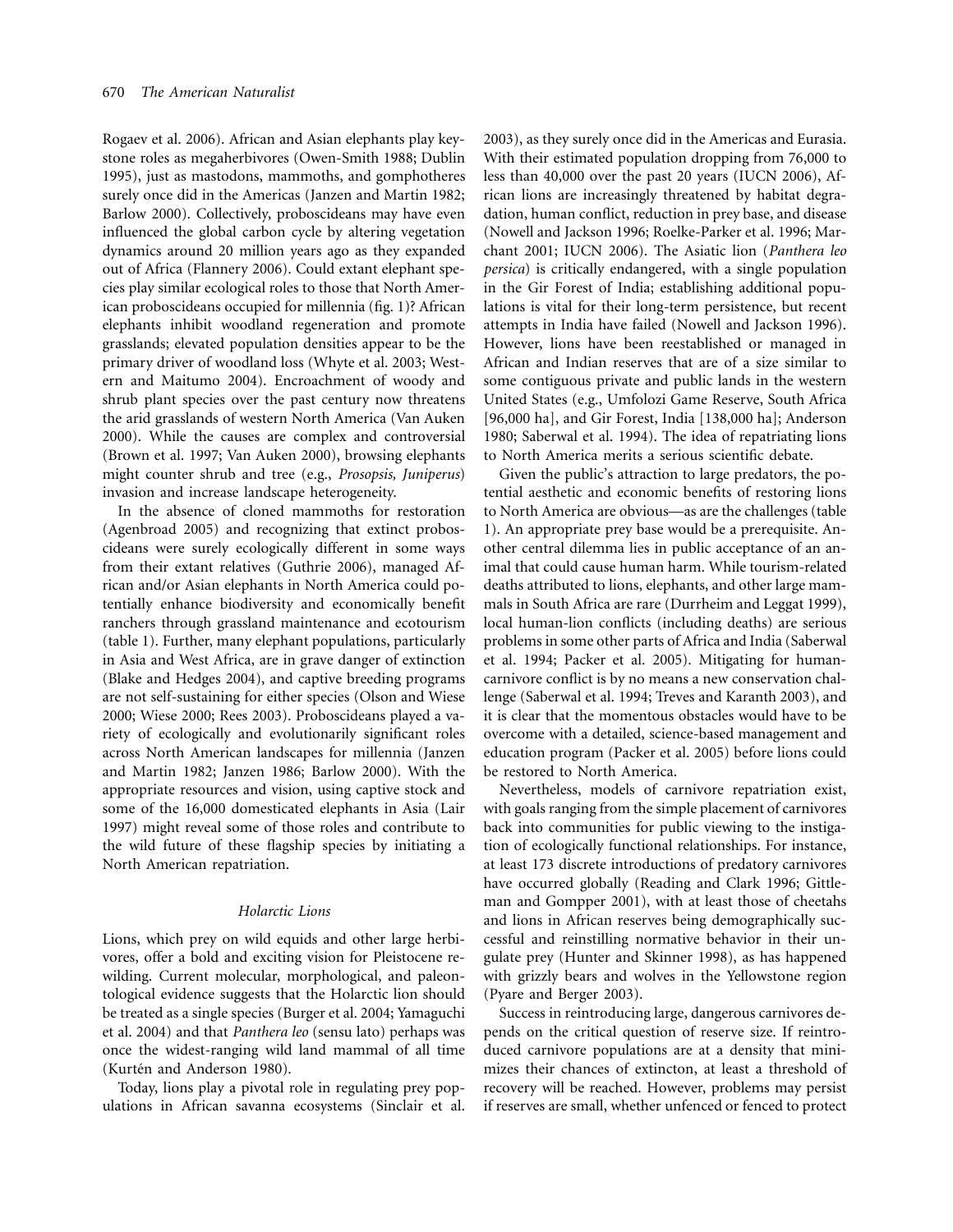humans or economic interests beyond reserve boundaries. If carnivores are not provided with supplemental food, prey might be harvested at unsustainable rates, perhaps leading critics to dismiss the plan to restore a functional ecological relationship and claim that the reserve is nothing more than a large zoo. However, differences among types of reserve—zoo, small protected area, big protected area, or large functioning system—are a matter of spatial gradation and choice of a management goal. Our view of rewilding is to begin modestly. Some private South African game parks with reintroduced lions have now attained sizes between 15,000 and 75,000 ha, smaller than some large ranches in southwestern North America.

# **Risks, Costs, Challenges, and Objections to Pleistocene Rewilding**

Legitimate and potentially serious objections to Pleistocene rewilding must be faced objectively, with all available information and within a cost-benefit context that includes the aforementioned ecological, evolutionary, economic, aesthetic, and ethical considerations. We must first ask whether a pre-1492 benchmark for conservation is realistic in our current world and for the foreseeable future. There are many emerging ecological and anthropological arguments against using a Columbian benchmark (Jackson 1997; Kay and Simmons 2002; Donlan and Martin 2004; Martin 2005*b*), yet temporal scales of restoration and baselines have received little debate (but see Gobster and Hull 2000; Callicott 2002). Nonetheless, the recent restoration of condors to Arizona suggests that a late Pleistocene benchmark warrants consideration, and it counters objections that attempts to bring back megafauna are a futile waste of precious conservation dollars. Obviously, a Pleistocene benchmark is not appropriate for much of North America, but we argue that it should be debated, particularly in areas where establishment of reserves may be a real possibility.

There are a number of key issues to be considered when discussing Pleistocene rewilding. The proposed megafaunal components often differ from their extant conspecifics or related proxies, underscoring the importance of carefully framing the choice of restoration taxa in terms of specified goals. For example, Old World conspecifics or ecological proxies may be considerably smaller than their extinct North American counterparts (e.g., 162 kg vs. 400 kg for the lion, 50 kg vs. 88 kg for the cheetah; Smith et al. 2003*a*). What role does nutrition play with respect to differences in observed body size? Do mass differences result in different ecological function, and would such differences be more pronounced and/or important for herbivores, where body size is known to influence forage selection and utilization (Gwynne and Bell 1968; Calder

1984; Owen-Smith 1988; Murray and Brown 1993)? Along with concerns about body size will come questions and objections regarding genetics. How genetically different were Pleistocene cheetahs, lions, elephants, and horses from extant populations? With the rapidly advancing field of paleogenomics, these questions are being increasingly answered (Weinstock et al. 2005; Johnson et al. 2006; Poinar et al. 2006), comprising one of multiple factors to inform decisions regarding the use of taxon substitutions. The case of the peregrine falcon illustrates how such questions can be addressed in the context of specific conservation objectives.

Careful studies of potential proxies and their ecological roles need to be undertaken (Simberloff 1990; Atkinson 2001). Thus far, extinct taxa cannot be restored, so the costs, benefits, and even legalities (Rees 2001) of reintroductions and taxon substitutions deserve much more detailed scrutiny in conservation philosophy and planning if the goals of conservation are the restoration of ecological and evolutionary processes (Atkinson 1998, 2001). While the idea of using taxon substitutions as a conservation tool is gathering attention (Nicholls 2006), many aspects of the use of ecological proxies remain unexplored. Aspects such as phylogenetic relatedness, ecological function, and the conservation value of proposed proxies are in need of widespread discussion. That said, we foresee that taxonomic substitutions will become increasingly important on both continents and island archipelagos as habitats are protected and restored (Atkinson 2001; Steadman and Martin 2003). Objections to the costs and goals of using ecological proxies may be mitigated by successful projects such as the peregrine falcon, the North African red-necked ostrich (*Struthio camelus camelus*) as proxy for the Arabian ostrich (*Struthio camelus syriacus*; see Sedon and Soorae 1999), night herons, and giant land tortoises.

In Bermuda, the yellow-crowned night heron (*Nycticorax violacea*) was introduced in the mid-1970s as a proxy for a closely related endemic night heron (*Nycticorax* sp.) that was extirpated in the seventeenth century (Wingate 1982; Olson et al. 2005). The established breeding population subsequently exhibited top-down control on land crabs (*Gecarcinus laterailis*), which are a major prey species of night herons; before the heron introduction, the crabs were exceptionally abundant and the cause of economic damage (Wingate 1982). Restoration on Bermuda, particularly on Nonsuch Island, exemplifies a holistic conservation approach that embraces ecological history (Wingate 1985); it also highlights the need to factor and integrate both historical and present ecological states into conservation planning and action (Davenport et al. 2001).

Under an experimental framework, scientists from the Mauritian Wildlife Foundation are using giant tortoises from Aldabra Island (*Aldabrachelys gigantea*) as ecological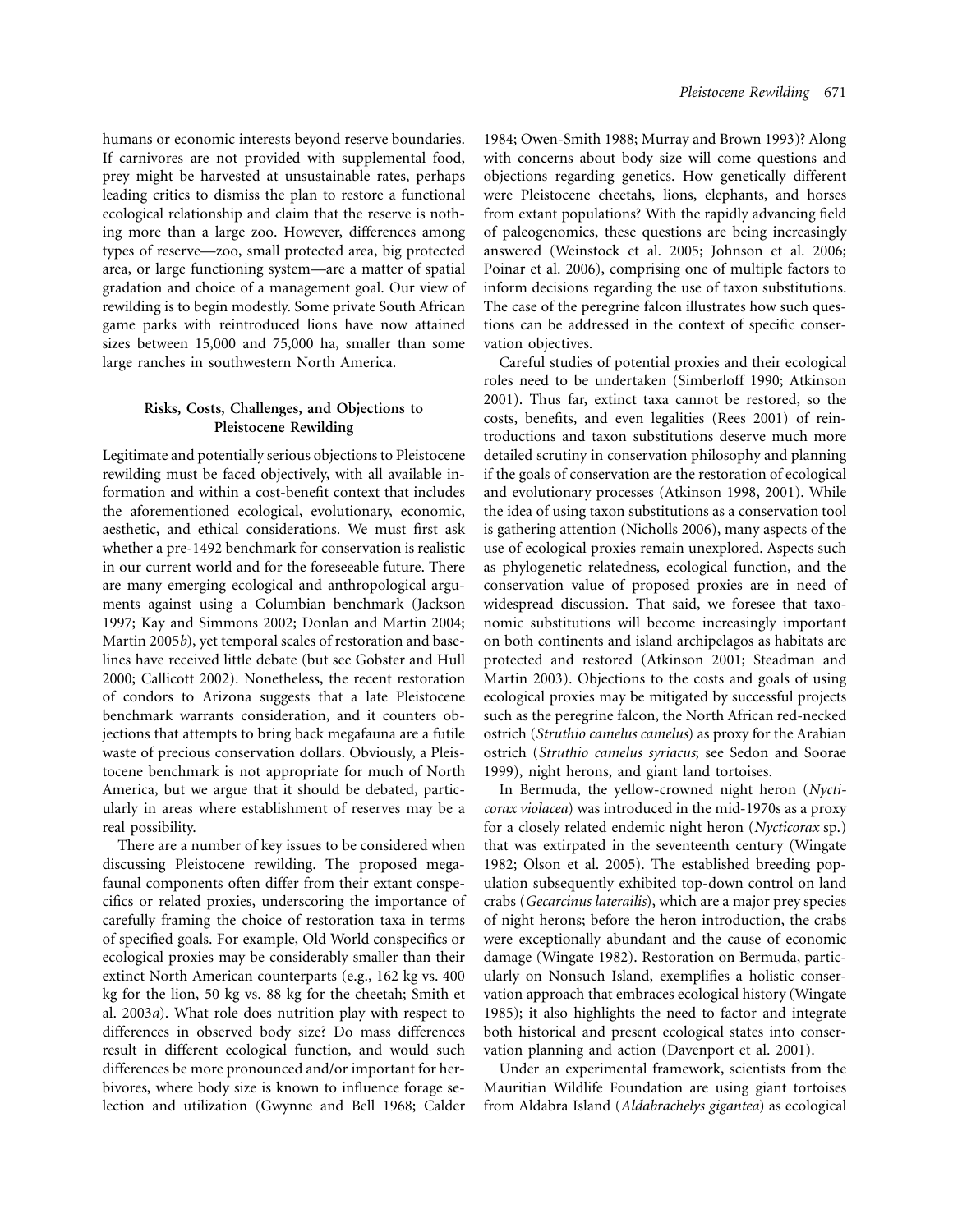proxies for the two extinct species of the Mascarene Islands (*Cylindraspis inepta* and *Cylindraspis triserrata*). Tortoises were first introduced into exclosures on Ile aux Aigrettes, and now, tortoises roam free on the island, resulting in both increased seed dispersal and tourism (Jones 2002; V. Tatayah, personal communication). Tortoise proxies are effective at dispersing seeds for the endangered tree *Syzygium mamillatum*, whose native seed dispersers are extinct (D. Hansen, personal communication). These giant tortoise proxies appear to be restoring the broader functional role of their extinct relatives in the Mascarene archipelago, along with providing economic benefits.

While using ecological history as a conservation guide is not a new concept, our recent brief exposition (Donlan et al. 2005) elicited substantial positive and negative reactions from diverse sectors (Kristof 2005; Nicholls 2006; Stolzenburg 2006). The criticisms of Pleistocene rewilding generally focused on opportunity, costs, and uncertainty (Chapron 2005; Dinnerstein and Irvin 2005; Schlaepfer 2005) rather than on benchmark selection, taxon substitutions, and other core conceptual issues. We believe that all conservation initiatives must be evaluated relative to potential costs and benefits. Furthermore, conservation dollars are often nontransferable, and novel initiatives often generate new funding sources. We do not advocate Pleistocene rewilding as a substitute for or priority over ongoing and successful conservation projects in Africa or North America. Our proposal instead centers on restoring ecological function to North America, although it does carry implications for the global conservation of Earth's remaining megafauna.

Other objections to Pleistocene rewilding (Schlaepfer 2005; Smith 2005) include the possibility of catastrophic disease transmission (e.g., Dazak et al. 2000), the fact that habitats have not remained static since the end of the Pleistocene (e.g., Davis and Shaw 2001), and unexpected ecological consequences of species introductions, as viewed from an invasive species perspective (e.g., Roemer et al. 2002). Preventing disease transmission and the disease ecology associated with reintroductions in general will be a premier concern. Precautions and protocols will be needed and implemented, just as they are advocated for other reintroduction and translocation programs (Viggers et al. 1993; Cunningham 1996). The temporal dynamics of habitats are well established; the ecological implications for conservation depend on temporal and spatial scales. While vegetation communities have shifted and changed before and after the late Pleistocene, the major missing component in contemporary ecosystems is large vertebrates. Very few plants and small mammals suffered extinction during the late Pleistocene (Jackson and Weng 1999; Lyons et al. 2004).

The taxa we discuss differ critically when compared to

nonnative species that have wreaked ecological havoc in many ecosystems (e.g., rabbits in Australia and rats on islands). The proposed taxa are supported by ecological history and the fossil record, and in some cases, they recently were present in North America; they also have low reproductive rates and thus are more easily managed. Nonetheless, unexpected ecological consequences are a legitimate concern. For example, large carnivores typically depress mesopredator abundance, thus potentially favoring their rodent prey and thereby, under some conditions, potentially increasing the incidence of various human diseases (Ostfeld and Holt 2004; Karesh and Cook 2005). These are problems that must be addressed in advance by sound research, prescient management plans, and informed public discourse for each species on a case-by-case and locality-by-locality basis. Well-designed, hypothesisdriven field experiments will be needed to assess the impacts of potential introductions before large-scale releases take place. Monitoring programs that include a suite of objectives will be required, including designs that capture multiple levels of biodiversity dynamics, spatial and temporal heterogeneity, and other holistic measures of ecosystem health. All of these concerns hinge on insights into ecological history, from the late Pleistocene and beyond (Martin 1969, 1970; Estes 2002; Donlan and Martin 2004; Donlan et al. 2005; Terborgh 2005).

Some will argue that Pleistocene rewilding is simply not feasible, either ecologically or socially. For example, Smith (2005) suggested that camels used in the Camel Military Corps of the mid-1800s failed to survive in the deserts of the southwestern United States and thus that reintroduction attempts now would probably fail. While the Camel Military Corps failed as a military project (largely for political reasons; Connelly 1966), the camel demonstrated remarkable adaptability to the American southwest. Lieutenant Beale wrote in 1857, while moving through Texas and Arizona, "It is certainly gratifying to find these animals eating, by their own preference, the coarse and bitter, hitherto of no value, which abound always in the most sterile and desolate parts … with all this work they are perfectly content to eat anything, from the driest greasewood bush to a thorny prickly pear" (Martin 1969, p. 37). Not only are experimental camel introductions feasible, they could shed light on the possibility of camels refilling the niche that they once occupied in the late Pleistocene.

While we encourage a detailed analysis of the claim that Pleistocene rewilding would negatively affect Africa's ecotourism sector and thus cripple conservation there if North Americans choose instead to see large animals on their own continent (Bosire 2005), no evidence supports that concern. In Africa, international tourism receipts in 1999 and 2000 were approximately US\$10–\$11 billion annually,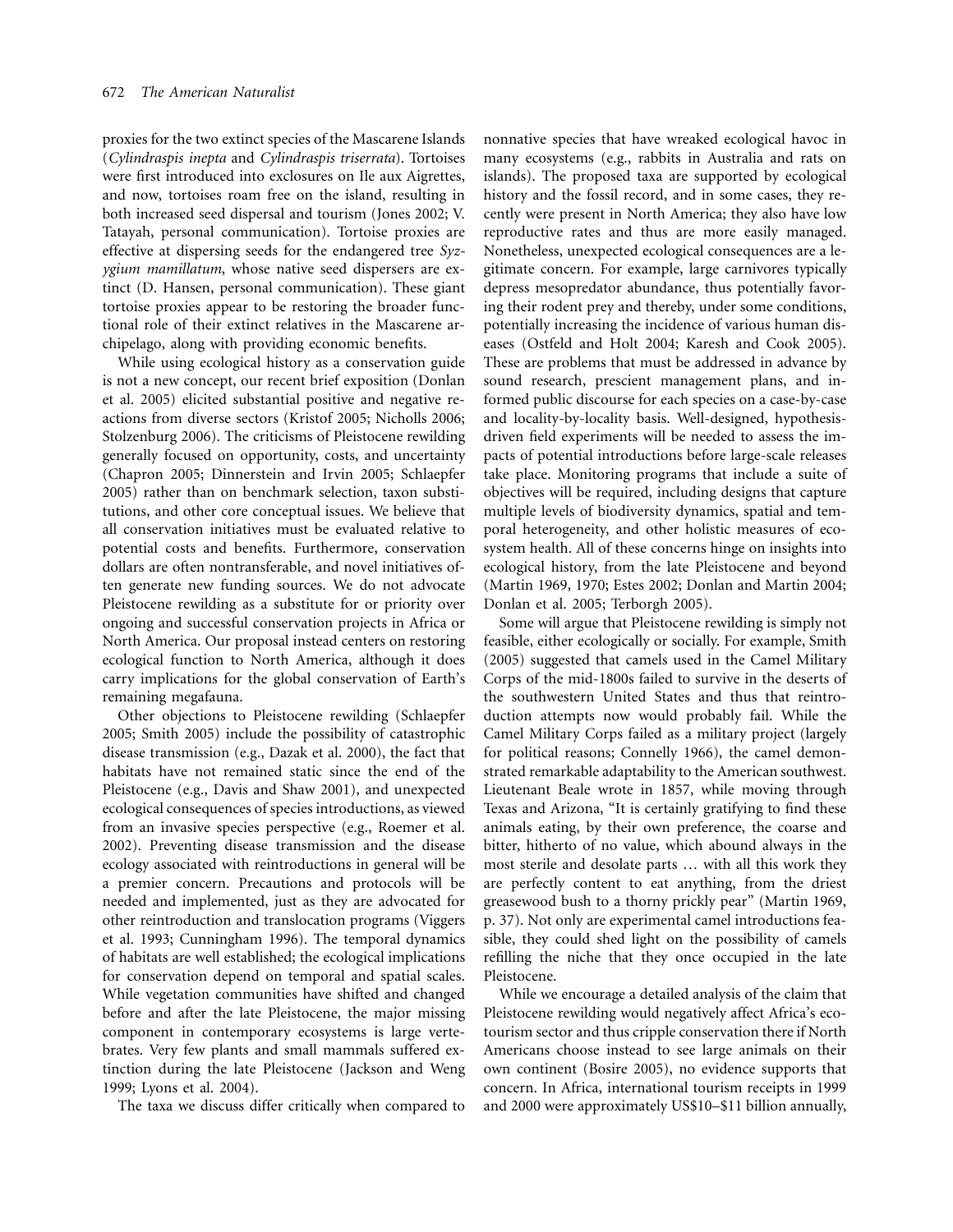and in 1999, only 4.1% of African tourist arrivals were from the Americas, while 58% of the arrivals were interregional, and 38.3% were European (World Tourism Organization 2001). Perhaps more importantly, foreign ecotourism is beyond the economic means of most United States citizens, and those who do travel to Africa are apparently seeking something more than just lions eating equids: "There are unique places and natural attractions that few other regions can match. This is true not only for its natural resources but also for its culture, traditions, and customs. Therein lies the greatest fascination of what African destinations have to offer" (World Tourism Organization 2001).

Much knowledge and experience can be gained from Africa that will aid efforts to establish Pleistocene rewilding. First, there is an optimistic perspective, in terms of the long-term feasibility of restoring megafauna. When it was established, Kruger National Park was hardly the celebrated mainstay of southern African biodiversity that it is today. In 1903, there were no elephants, 9 lions, 8 buffalo, and very few cheetahs within the boundaries of the park. One hundred years later, due to the vision and dedication of African conservationists, 7,300 elephants, 2,300 lions, 28,000 buffalo, and 250 cheetahs roamed Kruger, as do 700,000 tourists bringing with them US\$26 million annually (Chapman 1993). Practitioners and ecologists of Africa's national parks could play pivotal roles in restoring large vertebrates to North America. Second, it provides models and case studies where ecotourism programs on private lands, many based on megafauna, have been successful in bringing economic and social benefits to poor rural communities (Ashley and Roe 2002; Mahony and Zyl 2002; Spenceley and Seif 2003).

With respect to local economic, political, and cultural interests (Schlaepfer 2005; Shay 2005), we argue that local incentives for stakeholders (economic, aesthetic, or otherwise) would be prerequisite for restoration success and that parts of the central and southwestern United States show special promise for Pleistocene rewilding (Donlan et al. 2005). Nearly 20 years after Deborah and Frank Popper proposed the Buffalo Commons (Popper and Popper 1987), a long-term native grass and wildlife restoration project, as a way to counter the boom-and-bust economic cycles that have visited the Midwest since the 1860s, residents are embracing the idea (contra Shay's [2005, p. 476] claim that "local people overwhelmingly rejected the project"). Even former Kansas governor Mike Hayden, once a staunch opponent of the idea, now says, "The Poppers were right" (Charton 2004); a variety of private landowners, conservation organizations, and Native American groups have embraced the Buffalo Commons as a positive factor for improving the Midwestern economy and biodiversity (Popper and Popper 2004).

#### **Implementing Pleistocene Rewilding**

Pleistocene rewilding scales globally and is already under way on the fringes of the conservation community. All of these efforts are using ecological history as a guide to actively restore ecological and evolutionary processes rather than merely managing extinction. Using the fossil record as a guide, scientists are reintroducing endangered birds from Marquesas and Tongan islands to nearby islands that lack anthropogenic threats such as nonnative predators, thus making long-term persistence more likely (Burney et al. 2002; Steadman and Martin 2003). At the 6,000 ha nature reserve Oostvaarderplassen, The Netherlands, practitioners are restoring habitats with an emphasis on ecological history and process, including the use of contemporary proxy species such as Przewalski's horses, roe deer (*Capreolus capreolus*), and Heck cattle (Vera 2000; Sutherland 2002). Beavers (*Castor fiber*) are being reintroduced throughout Europe to restore ecological processes and heterogeneity to landscapes; in some cases, the beavers and their associated community interactions have been absent for thousands of years (Gamborg and Sandøe 2004). By combining science and restoration driven by history, an international team of ecologists is moving forward on a bold plan to reintroduce large herbivores back to the Siberian steppe, including Yakutian horses, wood bison, and musk ox (Zimov et al. 1995; Stone 1998; Zimov 2005). Galetti (2004) has cogently argued for a similar vision in South America, as has Burney (2003) for Madagascar. All of these efforts are unprecedented opportunities to learn about the ecology and restoration of ecosystems and could provide important insights into when the reintroduction of large vertebrates can restore ecosystem function; alternatively, in some cases, plant restoration may prove as or more important to reach the desired conservation goal.

We envision several scenarios for Pleistocene rewilding in North America, and some of them are already under way. Equids, camelids, and other ungulates are increasingly prevalent on western landscapes, and there is widespread discussion of a Buffalo Commons in the Great Plains, with much restoration already being implemented (Popper and Popper 1999, 2004). Restoration of Bolson tortoises to ranches in southern New Mexico by the Turner Endangered Species Fund is currently under way (M. Phillips, personal communication). Experiments are urgently needed to assess the economic, ecological, and cultural implications of more widespread reintroductions of these and other herbivores. Large tracts of private and public lands in the southwestern United States (Mittermeier et al. 2003) are potentially appropriate for Pleistocene rewilding, using the fossil record and carefully designed research as guideposts and safeguards. Private lands probably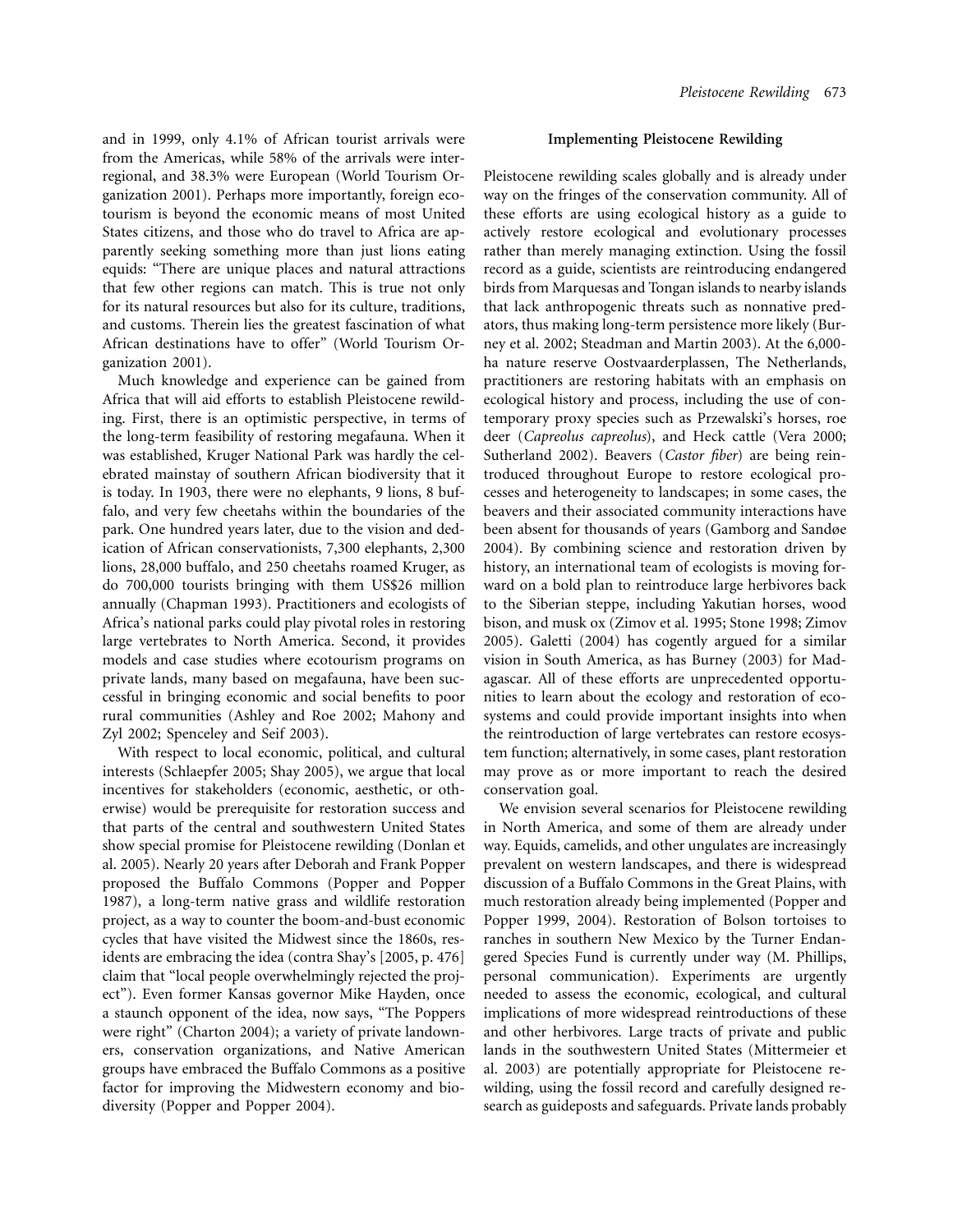hold the most immediate potential; for example, more than 77,000 Asian and African large mammals (71 species) are present on Texas ranches (Schmidly 2002) although their significance in terms of conservation remains largely unevaluated and their landscape impacts unexplored.

Other projects could also begin immediately, with the experimental maintenance on private property of small numbers of cheetahs, lions, and elephants guided by experts from a variety of disciplines so the ecological impact and biology of these species can be studied. The requisite animals are present in the United States or can be readily produced by captive breeding; the primary logistical innovation at this point would be to provide them with securely enclosed landscapes and naturalistic selective regimes, including predator-prey relationships among herbivores and carnivores. This last point merits special emphasis since almost all captive animals in this country, even those in large outdoor confines, are largely shielded from naturalistic selective regimes. Whereas earlier considerations recommended an absence of planned directional selection (Frankham et al. 1986), recent experimental studies demonstrate that this is not the same as no selection (McPhee 2003). If captive animals are to have any realistic significance for conservation, other than for education and limited research (Robinson 2001), "humane" considerations need to be balanced with providing more natural lifestyles. That balance could stem from collaborative efforts and opportunities among zoo practitioners, animal welfare proponents, and ecologists. We envision that Pleistocene rewilding would be tackled on a species-by-species basis, with expert research groups for each taxon (e.g., cheetah) advising, implementing, and evaluating potential reintroduction programs.

A third and more ambitious scenario would be exemplified by an enormous ecological history park encompassing thousands of square miles in economically depressed parts of the Great Plains (Popper and Popper 1999). Secure game fencing, which can effectively mitigate conflict with humans (Hoare 1995), would limit the movements of free-living ungulates, elephants, and large carnivores, including lions. As in Africa and regions surrounding some North American national parks, nearby towns would benefit economically from land management and tourism-related jobs. The initiation and precise nature of each of these stages would depend on information derived from previous efforts, such that risks would be identified and negative effects minimized. Two prerequisites of critical importance are rigid adherence to established restoration protocols, including specification of goal criteria and monitoring regimes, and adequate incentives for local landowners and other stakeholders.

In the coming century, we will decide, by default or design, on the extent to which humanity tolerates other species and thus the future of biodiversity. The default scenario will surely include ever more landscapes dominated by pests and weeds, the global extinction of more large vertebrates, and a continuing struggle to slow the loss of biodiversity. Pleistocene rewilding informs an optimistic, alternative conceptual framework that fundamentally challenges our views of nature and seeks to transform conservation biology from a reactive into a proactive discipline. The potential benefits of several proposed proxies have been outlined here. While sound science can help mitigate the risks of Pleistocene rewilding, the potential for unexpected consequences will worry many conservationists. Yet, given the apparent dysfunction of New World ecosystems and Earth's overall state, there are likely significant risks of inaction as well (see Springer et al. 2003 for a potential example). In the face of tremendous uncertainty, science and society must weigh the costs and benefits of Pleistocene rewilding against the equally uncertain, costly, and often obscure benefits provided by the prevailing conservation model—maintaining the status quo or, at best, retrieving something of the very recent past.

We ask those who find objections to Pleistocene rewilding compelling, are you content with the negative slope of our current conservation philosophy? Are you willing to risk the extinction of the remaining megafauna should economic, political, and climate change prove catastrophic for Bolson tortoises, cheetahs, camelids, lions, elephants, and other species within their current ranges? Are you content that your descendants might well live in a world devoid of these and other large species? Are you willing to settle for an American wilderness that is severely depauperate relative to just 100 centuries ago? We reiterate our earlier plea (Donlan et al. 2005) that, although the obstacles to Pleistocene rewilding are substantial and the risks are not trivial, we can no longer accept a hands-off approach to wilderness preservation as realistic, defensible, or costfree. It is time to not only save wild places but rewild and reinvigorate them.

# **Acknowledgments**

We thank the Environmental Leadership Program, the Lichen Foundation, the Turner Endangered Species Fund, the New Mexico Agricultural Experimental Station, Ladder Ranch, and Cornell University for financially and logistically supporting the workshop on which this article and Donlan et al. (2005) are based. C. Buell and T. Gorton (Studio Aspect) assisted with the figures and illustrations. We thank R. Beschta, R. K. Colwell, G. H. Orians, G. B. Rabb, J. Terborgh, and C. Vriesendorp for helpful comments on our draft manuscripts. We are especially grateful to S. Dobrott, M. K. Phillips, and J. C. Truett for their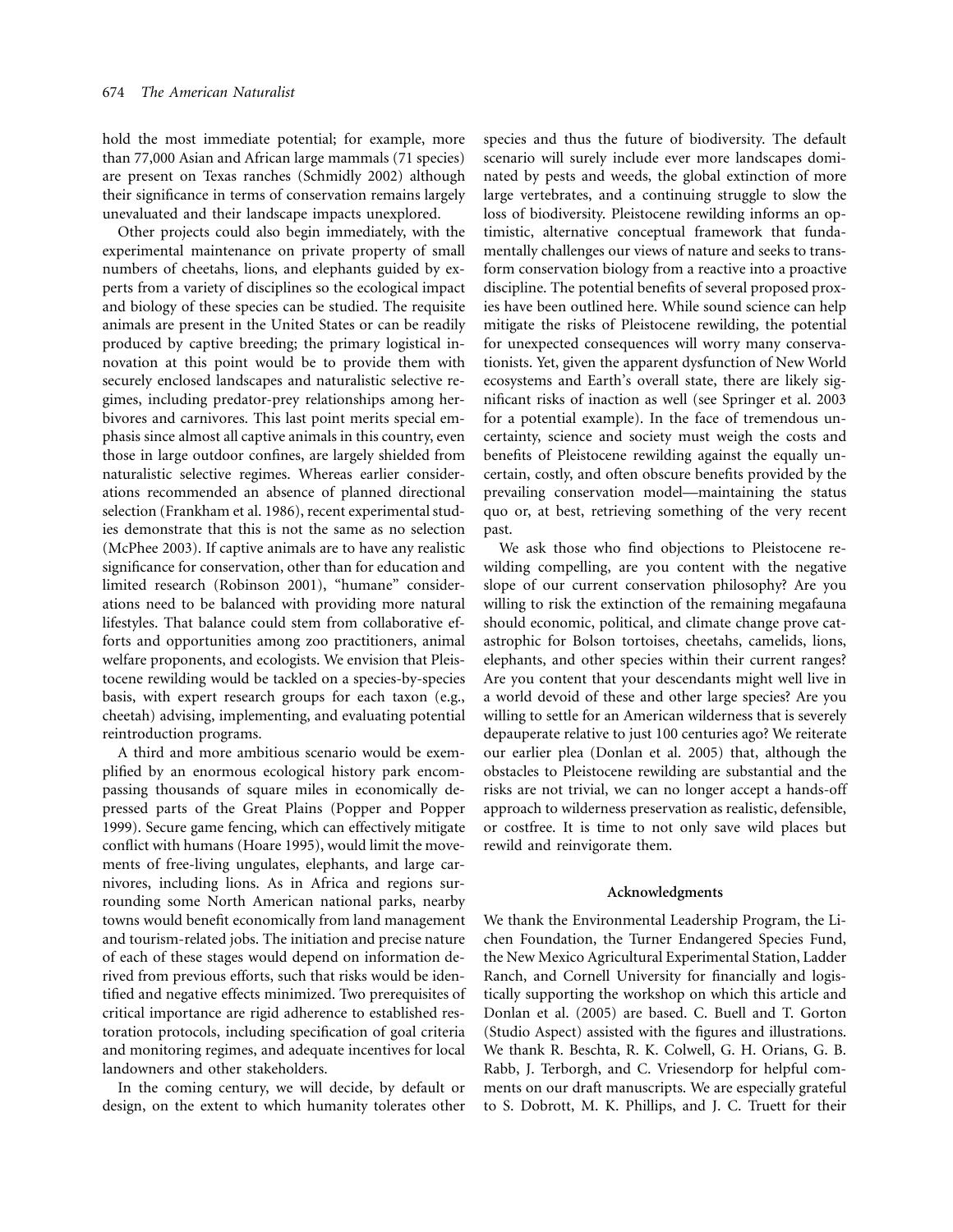and constructive criticisms.

# **Literature Cited**

- Agenbroad, L. 2005. Resurrecting extinct megafauna. Action-Bioscience (American Institute of Biological Sciences) Web site, April 2005. http://www.actionbioscience.org/biotech/agenbroad .html.
- Anderson, J. L. 1980. The re-establishment and management of a lion *Panthera leo* population Zululand, South Africa. Biological Conservation 19:107–118.
- André, C., and J. Platteu. 1998. Land relations under unbearable stress: Rwanda caught in the Malthusian trap. Journal of Economic Behavior and Organization 34:1–47.
	- Appleton, A. 1978. Bolson tortoise (*Gopherus flavomarginatus* Legler) at the Research Ranch. Pages 164–174 *in* K. A. Hashagan, ed. Proceedings of the Desert Tortoise Council Third Annual Symposium, Las Vegas.
	- Aquirre, G., and G. Adest. 1991. Repatriation of Bolson tortoises into Big Bend National Park. Instituto de Ecologia, Durango, Mexico.
- Ashley, C., and D. Roe. 2002. Making tourism work for the poor→ Burney, D. A., and T. F. Flannery. 2005. Fifty millennia of catastrophic strategies and challenges in southern Africa. Development Southern Africa 19:61–82.
- Ashley, M. V., M. F. Wilson, O. R. W. Pergams, D. J. O'Dowd, S. M. Gende, and J. S. Brown. 2003. Evolutionary enlightened management. Biological Conservation 11:115–123.
	- Atkinson, I. A. E. 1998. Conserving plants as evolutionary entities: successes and unanswered questions from New Zealand and elsewhere. Aliso 16:103–112.
- ———. 2001. Introduced mammals and models for restoration. Biological Conservation 99:81–96.
- Balmford, A., J. L. Moore, T. Brooks, N. Burgess, L. A. Hansen, P. Williams, and C. Rahbek. 2001. Conservation conflicts across Africa. Science 291:2616–2619.
	- Barlow, C. C. 2000. The ghosts of evolution: nonsensical fruit, missing partners, and other ecological anachronisms. Basic, New York.
- Barnett, R., I. Barnes, M. J. Phillips, L. D. Martin, C. R. Harrington J. A. Leonard, and A. Cooper. 2005. Evolution of the extinct sabertooths and the American cheetah-like cat. Current Biology 15: R589–R590.
- Barnosky, A. D., P. L. Koch, R. S. Feranec, S. L. Wing, and A. B. Shabel. 2004. Assessing the causes of late Pleistocene extinctions on the continents. Science 306:70–75.
- Beaver, E. A., and P. F. Brussard. 2004. Community- and landscapelevel responses of reptiles and small mammals to feral-horse grazing in the Great Basin. Journal of Arid Environments 59:271–297.
- Beissinger, S. R. 2001. The California condor: a flagship adrift. Conservation Biology 15:1197–1199.
	- Berger, J. 1986. Wild horses of the Great Basin: social competition and population size: wildlife behavior and ecology. University of Chicago Press, Chicago.
- -. 2003. Is it acceptable to let a species go extinct in a national park? Conservation Biology 17:1451–1454.
- Berger, J., P. B. Stacey, L. Bellis, and M. P. Johnson. 2001. A mamaffect avian Neotropical migrants. Ecological Applications 11:947– 960.
- hospitality at the Ladder Ranch, workshop participation, Blake, S., and S. Hedges. 2004. Sinking the flagship: the case of forest elephants in Asia and Africa. Conservation Biology 18:1191–1202.
	- Bond, W. J., W. G. Lee, and J. M. Craine. 2004. Plant structural defences against browsing birds: a legacy of New Zealand's extinct moas. Oikos 104:500–508.
	- Borer, E. T., E. W. Seabloom, J. B. Shurin, K. E. Anderson, C. A. Blanchette, B. Broitman, S. D. Cooper, et al. 2005. What determines the strength of a trophic cascade? Ecology 86:528–537.
		- Bosire, B. 2005. Conservationists denounce plan for US "Noah's Ark." *Mail & Guardian* (South Africa) August 18, 2005. http://www .mg.co.za/articlePage.aspx?articleid =  $248459$  = /breaking news/ breaking\_news\_africa/.
	- Brown, J. H., T. J. Valone, and C. G. Curtin. 1997. Reorganization of an arid ecosystem in response to recent climate change. Proceedings of the National Academy of Sciences of the USA 94:9729– 9733.
		- Burger, J., W. Rosendahl, O. Loreile, H. Hemmer, T. Eriksson, A. Götherström, J. Hiller, et al. 2004. Molecular phylogeny of the extinct cave lion *Panthera leo spelaea*. Molecular Phylogenetics and Evolution 30:841–849.
		- Burney, D. A. 2003. Madagascar's prehistoric ecosystems. Pages 47– 51 *in* S. Goodman and J. Benstead, eds. The natural history of Madagascar. University of Chicago Press, Chicago.
		- extinctions after human contact. Trends in Ecology & Evolution 20:395–401.
		- Burney, D. A., D. W. Steadman, and P. S. Martin. 2002. Evolution's second chance: forward-thinking paleo-ecologists advocate jumpstarting diminishing biodiversity. Wild Earth 12:12–15.
		- Bury, R. B., D. J. Morafka, and C. J. McCoy. 1988. Distribution, abundance and status of the Bolson tortoise. Annals of the Carnegie Museum 57:5–30.
		- Byers, J. A. 1997. American pronghorn: social adaptations and the ghosts of predators past. University of Chicago Press, Chicago.
		- Cade, T. J., and W. Burnham. 2003. Return of the peregrine: a North American saga of tenacity and teamwork. Peregrine Foundation, Boise, ID.
		- Calder, W. A. 1984. Size, function and life history. Harvard University Press, Cambridge, MA.
		- Callicott, J. B. 2002. Choosing appropriate temporal and spatial scales for ecological restoration. Journal of Biosciences 27:410–420.
		- Cardillo, M., G. M. Mace, K. E. Jones, J. Bielby, O. R. P. Bininda-Emonds, W. Sechrest, C. D. L. Ormre, et al. 2005. Multiple causes of high extinction risk in large mammal species. Science 309:1239– 1241.
		- Caro, T. M. 1994. Cheetahs of the Serengeti plains: group living in an asocial species. University of Chicago Press, Chicago.
		- Carpenter, S. R., and J. F. Kitchell. 1996. The trophic cascade in lakes. Cambridge University Press, Cambridge.
	- Chamberlain, C. P., J. R. Waldbauer, K. Fox-Dobbs, S. D. Newsome, P. L. Koch, D. R. Smith, M. E. Church, et al. 2005. Pleistocene to recent dietary shifts in California condors. Proceedings of the National Academy of Sciences of the USA 102:16707–16711.
		- Chapman, D. 1993. Apartheid and elephants: the Kruger National Park in a new South Africa: an essay. Agricultural Economics staff paper 94–02. Cornell University, Ithaca, NY.
	- malian predatory-prey imbalance: grizzly bear and wolf extinction. Chapron, G. 2005. Re-wilding: other projects help carnivores stay wild. Nature 437:318.
		- Charton, S. 2004. Associated Press. "Former Kansas governor makes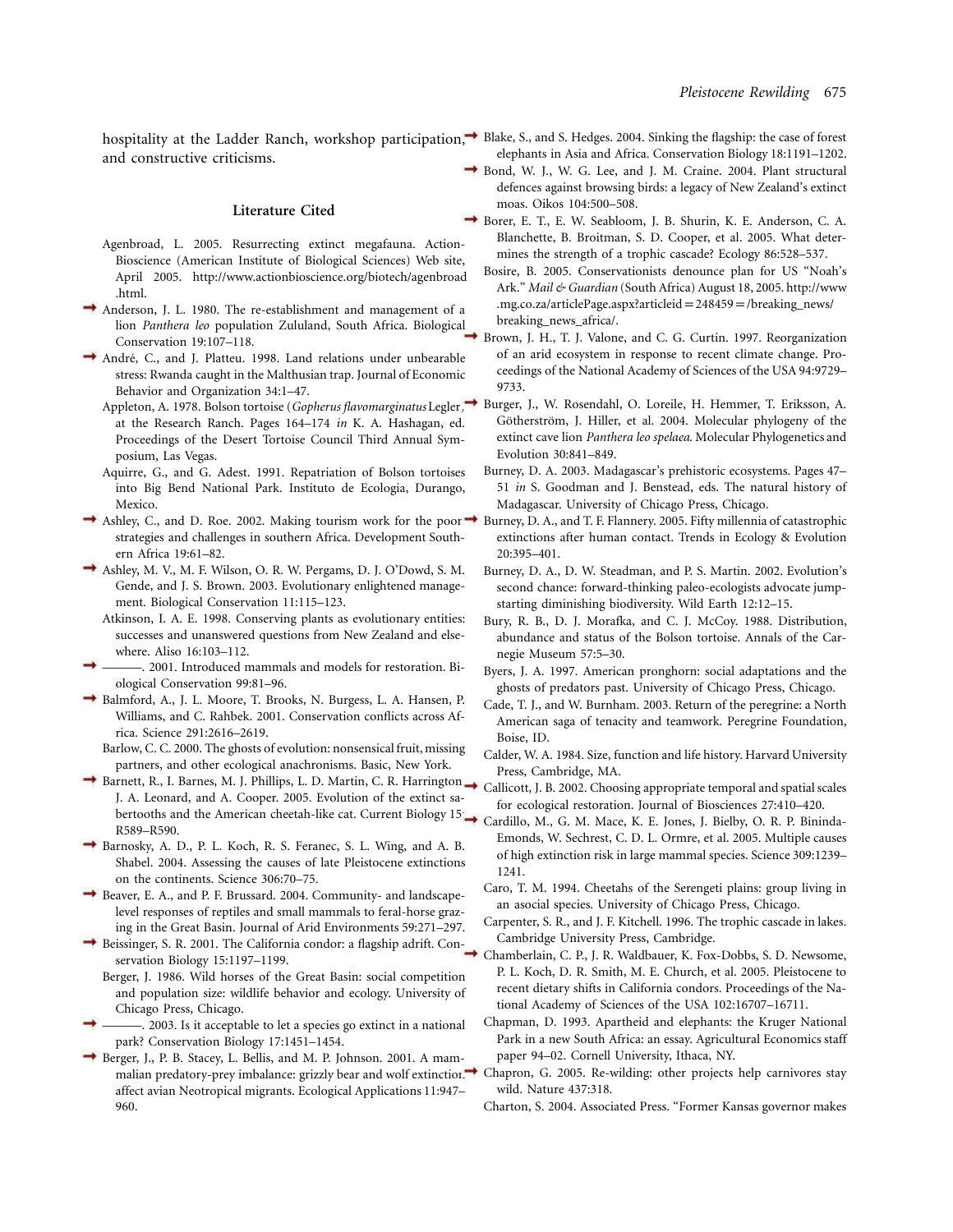startling reversal in debate about Plains' future: 'I was wrong.'" *Kansas City Star*, March 19.

- Connelly, T. L. 1966. The American camel experiment: a reappraisal  $\rightarrow$  Estes, J. A. 1996. Predators and ecosystem management. Wildlife Southwestern Historical Quarterly 69:442–462.
- Cunningham, A. A. 1996. Disease risks of wildlife translocations. Conservation Biology 10:349–353.
	- Davenport, J., J. Hills, A. Glasspool, and J. Ward. 2001. Threats to the critically endangered endemic Bermudian skink *Eumeces longirostris*. Oryx 35:332–339.
- Davis, M. B., and R. G. Shaw. 2001. Range shifts and adaptive responses to Quaternary climate change. Science 292:673–679.
- Dayton, P. K. 2003. The importance of the natural science to con-Estes, J. A., M. T. Tinker, T. M. Williams, and D. F. Doak. 1998. servation. American Naturalist 162:1–13.
- Dazak, P., A. A. Cunningham, and A. D. Hyatt. 2000. Emerging infectious diseases of wildlife: threats to biodiversity and human health. Science 287:443–449.
	- Diamond, J. 2004. Collapse: how societies choose to fail or succeed. Viking, New York.
- Dinnerstein, E., and W. R. Irvin. 2005. Re-wilding: no need for exotics as natives return. Nature 437:476.
- Donlan, C. J., and P. S. Martin. 2004. Role of ecological history in invasive species management and conservation. Conservation Biology 18:267–269.
- Donlan, C. J., B. R. Tershy, K. Campbell, and F. Cruz. 2003. Research for requiems: the need for more collaborative action in invasive species management and conservation. Conservation Biology 17: 1850–1851.
- Donlan, C. J., H. W. Greene, J. Berger, C. E. Bock, J. H. Bock, D. A. Burney, J. A. Estes, et al. 2005. Re-wilding North America. Nature 436:913–914.
	- Donlan, C. J., P. S. Martin, and G. W. Roemer. Forthcoming. Lessons from land: present and past signs of ecological decay and the overture to earth's sixth extinction. *In* J. A. Estes, R. L. Brownell, D. P. DeMaster, D. F. Doak, and T. M. Williams, eds. Whales, whaling, and ocean ecosystems. University of California Press, Berkeley.
	- Dublin, H. T. 1995. Vegetation dynamics in the Serengeti-Mara ecosystem: the role of elephants, fire, and other factors. Pages 71–90 *in* A. R. E. Sinclair and P. Arcese, eds. Serengeti II: dynamics, management, and conservation of an ecosystem. University of Chicago Press, Chicago.
	- Duffield, W. J., and C. J. Neher. 1996. Economics of wolf recovery in Yellowstone National Park. Transactions of the North American Wildlife and Natural Resources Conference 61:285–292.
- Durrheim, D. N., and P. A. Leggat. 1999. Risk to tourists posed by  $\rightarrow$ wild mammals in South Africa. Journal of Travel Medicine 6:172– 179.

*The Economist*. 1997. Plenty of gloom. *The Economist* (December 18), Greene, H. W. 2005. Organisms in nature as a central focus for pp. 19–21.

- Edwards, G. P., K. Saafeld, and B. Clifford. 2004. Population trend of feral camels in the Northern Territory, Australia. Wildlife Research 31:509–517.
- Ehrlich, P. R. 2001. Intervening in evolution: ethics and actions. Gros, P. M. 2002. The status and conservation of the cheetah*Acinonyx* Proceedings of the National Academy of Sciences of the USA 98: 5477–5480.
- Emslie, S. D. 1987. Age and diet of fossil California condors in Grand Canyon, Arizona. Science 237:768–770.
- Erwin, T. L. 1991. An evolutionary basis for conservation strategies. Science 253:750–752.
- Eskildsen, L. I., J. M. Olesen, and C. G. Jones. 2004. Feeding response

of the Aldabra giant tortoise (*Geochelone gigantea*) to island plants showing heterophylly. Journal of Biogeography 31:1785–1790.

- Society Bulletin 24:390–396.
- ———. 2002. Then and now. Pages 60–71 *in* R. L. Knight and S. Riedl, eds. Aldo Leopold and the ecological conscience. Oxford University Press, New York.
- -. 2005. Carnivory and trophic connectivity in kelp forests. Pages 61–81 *in* J. C. Ray, K. H. Redford, R. S. Steneck, and J. Berger, eds. Large carnivores and the conservation of biodiversity. Island, Washington, DC.
- Killer whale predation on sea otters linking oceanic and nearshore ecosystems. Science 282:473–476.
- *Federal Register*. 1996. Endangered and threatened wildlife and plants: establishment of a nonessential experimental population of California condors in northern Arizona. Final ruling. *Federal Register* 61:54043–54060.
- Flannery, T. 2006. The weather makers: how man is changing the climate and what it means for life on Earth. Atlantic Monthly Press, New York.
- Flannery, T. F. 1995. The future eaters: an ecological history of the Australasian lands and people. Braziller, New York.
- -. 2001. The eternal frontier. Atlantic Monthly Press, New York.
- Foreman, D. 2004. Rewilding North America: a vision for conservation in the 21st century. Island, Washington, DC.
- Frankel, O. H., and M. E. Soulé. 1981. Conservation and evolution. Cambridge University Press, Cambridge.
- Frankham, R., H. Hemmer, O. A. Ryder, E. G. Cothran, M. E. Soulé, N. D. Murray, and M. Snyder. 1986. Selection in captive populations. Zoo Biology 5:127–138.
	- Frison, G. C. 2004. Survival by hunting: prehistoric human predators and animal prey. University of California Press, Berkeley.
	- Galetti, M. 2004. Parks of the Pleistocene: recreating the Cerrado and the Pantanal with megafauna. Natureza and Conservacao 2: 93–100.
	- Gamborg, C., and P. Sandøe. 2004. Beavers and biodiversity: the ethics of ecological restoration. Pages 217–236 *in* M. Oksanen and J. Pietarinen, eds. Philosophy and biodiversity. Cambridge University Press, Cambridge.
- Gittleman, J. L., and M. E. Gompper. 2001. The risk of extinction: what you don't know will hurt you. Science 291:997–999.
	- Gobster, P. H., and R. B. Hull. 2000. Restoring nature: perspectives from the social sciences and humanities. Island, Washington, DC.
	- Goossens, B., L. Chikhi, M. Ancrenaz, I. Lackman-Ancrenaz, P. Andau, and M. W. Bruford. 2006. Genetic signature of anthropogenic population collapse in orang-utans. PLoS Biology 4:e25.
	- biology. Trends in Ecology & Evolution 20:23–27.
	- Greenwood, R. M., and I. A. E. Atkinson. 1977. Evolution of divaricating plants in New Zealand in relation to moa browsing. Proceedings of New Zealand Ecological Society 24:21–33.
	- *jubatus* in Tanzania. Biological Conservation 106:177–185.
	- Guix, J. C., M. Martín, and C. Leonel. 2005. Threatened plantfrugivore mutualisms in a Brazilian Atlantic rainforest island: report on fieldwork on Ilha de São Sebastião. Grupos de Estudos Ecológicos, Série Documentos 8:1-25.
	- Guthrie, D. R. 2006. The nature of paleolithic art. University of Chicago Press, Chicago.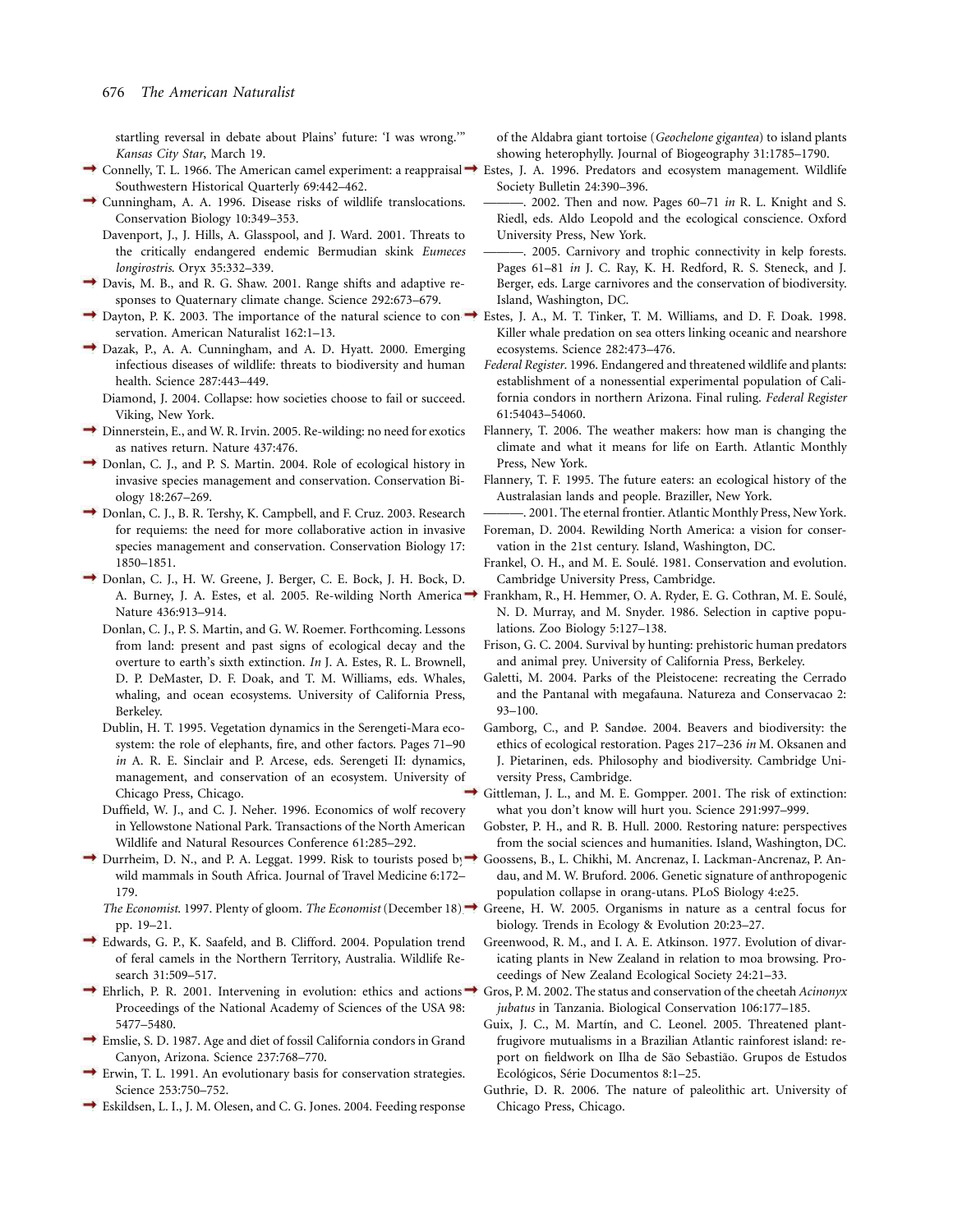- Gwynne, M. D., and R. H. V. Bell. 1968. Selection of vegetation components by grazing ungulates in the Serengeti National Park. Nature 220:390–393.
- → Hanski, I., H. Henttonen, E. Korpimăki, L. Oksanen, and P. Turchin. 2001. Small rodent dynamics and predation. Ecological Applications 82:1505–1520.
	- Hare, J. 2001. *Camelus bactrianus*. *In* IUCN, ed. Red list of threatened species. International Union for Conservation of Nature and Natural Resources, Gland, Switzerland.
	- Haynes, G. 2002. The early settlement of North America: the Clovis era. Cambridge University Press, Cambridge.
- Hebblewhite, M., C. A. White, C. G. Neitvelt, J. A. McKenzie, T. E. Hurd, J. M. Fryxell, S. E. Bayley, et al. 2005. Human activity 2144.
- Heckenberger, M. J., A. Kuikuro, U. T. Kuikuro, J. C. Russell, M. pristine forest or cultural parkland? Science 301:1710–1714.
	- Hoare, R. E. 1995. Options for the control of elephants in conflict with people. Pachyderm 19:54–63.
	- Honey, J. G., J. A. Harrison, D. R. Prothero, and M. S. Stevens. 1998. Camelidae. Pages 439–462 *in* C. M. Janis, K. M. Scott, and L. L. Jacobs, eds. Evolution of Tertiary mammals of North America  $\rightarrow$  Kuiters, A. 2003. Tree colonisation of abandoned arable land after Cambridge University Press, Cambridge.
- Houston, D. B., and E. G. Schreiner. 1995. Alien species in national parks: drawing lines in space and time. Conservation Biology 9: 204–209.
- Howe, H. F. 1985. Gomphothere fruits: a critique. American Naturalist 125:853–865.
	- Hunter, L. T., and J. D. Skinner. 1998. Vigilance behavior in African ungulates: the role of predation pressure. Behaviour 135:195–211.
	- IUCN. 2006. Saving the pride of Africa: African governments pul together to conserve their lions. International Union for Conservation of Nature and Natural Resources, Gland, Switzerland. http://www.iucn.org/en/news/archive/2006/01/13\_pr\_lion.htm. Jackson, J. B. C. 1997. Reefs since Columbus. Coral Reefs 16(suppl.): 23–32.
- Jackson, J. B. C., M. X. Kirby, W. H. Berger, K. A. Bjorndal, L. W. overfishing and the recent collapse of coastal ecosystems. Science 293:629–638.
- Jackson, S. T., and C. Weng. 1999. Late Quaternary extinction of a tree species in eastern North America. Proceedings of the National Academy of Sciences of the USA 96:13847–13852.
- Janzen, D. H. 1981. Guanacaste tree seed-swallowing by Costa Rican horses. Ecology 62:587–592.
- ———. 1982. Differential seed survival and passage rates in cows and horses surrogate Pleistocene dispersal agents. Oikos 38:150– 156.
- ———. 1986. Chihuahuan desert Nopaleras: defaunated big mam-Mahony, K., and J. Van Zyl. 2002. The impacts of tourism investment mal vegetation. Annual Review of Ecology and Systematics 17: 595–636.
- Janzen, D. H., and P. S. Martin. 1982. Neotropical anachronisms: the fruits the gomphotheres ate. Science 215:19–27.
- tunes, E. Teeling, and S. J. O'Brien. 2006. The late Miocene radiation of modern Felidae: a genetic assessment. Science 311:73– 77.

Perrow and A. J. Davy, eds. Handbook of ecological restoration. Vol. 1. Cambridge University Press, Cambridge.

- Jones, C. G., R. S. Ostfeld, M. P. Richard, E. M. Schauber, and J. O. Wolff. 1998. Chain reactions linking acorns to gypsy moth outbreaks and Lyme disease risk. Science 279:1023–1026.
- Kaczor, S. A., and D. C. Hartnett. 1990. Gopher tortoise (*Gopherus polyphemus*) effects on soils and vegetation in a Florida sandhill community. American Midland Naturalist 123:100–111.
- Karesh, W. B., and R. A. Cook. 2005. The human-animal link. Foreign Affairs 84:38–50.
- Kay, C., and R. T. Simmons. 2002. Wilderness and political ecology: aboriginal influences and the original state of nature. University of Utah Press, Salt Lake City.
- mediates a trophic cascade caused by wolves. Ecology 86:2135– Koh, L. P., R. R. Dunn, N. S. Sodhi, R. K. Colwell, H. C. Proctor, and V. S. Smith. 2004. Species coextinctions and the biodiversity crisis. Science 305:1632–1634.
- Schmidt, C. Fausto, and B. Franchetto. 2003. Amazonia 1492 <u>Werause, J., P. H. Dear, J. Pollack, M. Slatkin, H. Spriggs, I. Barnes,</u> A. M. Lister, et al. 2006. Multiplex amplification of the mammoth mitochondrial genome and the evolution of Elephantidae. Nature 439:724–727.
	- Kristof, N. D. 2005. Where deer and lions play. *New York Times* (December 13), p. 33.
	- 27 years of horse-grazing: the role of bramble as a facilitator of oak wood regeneration. Forest Ecology and Management 181:239– 251.
	- Kurtén, B., and E. Anderson. 1980. Pleistocene mammals of North America. Columbia University Press, New York.
	- Lair, R. C. 1997. Gone astray: the care and management of the Asian elephant in domesticity. United Nations Food and Agriculture Organization, Bangkok.
	- Lazell, J. 2002. Restoring vertebrate animals in the British Virgin Islands. Ecological Restoration 20:179–185.
	- Leopold, A. S., S. A. Cain, C. M. Cottam, I. N. Gabrielson, and T. L. Kimball. 1963. Wildlife management in the national parks: advisory board on wildlife management problems appointed by the Secretary of the Interior. Transactions of the North American Wildlife and Natural Resources Conference 28:29–42.
- Botsford, B. J. Bourque, R. H. Bradbury, et al. 2001. Historica Levin, P. S., J. Ellis, R. Petrik, and M. E. Hay. 2002. Indirect effects of feral horses on estuarine communities. Conservation Biology 16:1364–1371.
	- Lyons, S. K., F. A. Smith, and J. H. Brown. 2004. Of mice, mastodons and men: human-mediated extinctions on four continents. Evolutionary Ecology Research 6:339–358.
	- MacFadden, B. J. 1992. Fossil horses: systematics, paleobiology and evolution of the family Equidae. Cambridge University Press, Cambridge.
	- MacPhee, R. D. E. 1999. Extinctions in near time: causes, contexts, and consequences. Kluwer, New York.
	- on rural communities: three case studies in South Africa. Development Southern Africa 19:83–103.
	- Marchant, J. 2001. Lions face extinction in large parts of Africa. New Scientist 14:37.
- Johnson, W. E., E. Eizirik, J. Pecon-Slattery, W. J. Murphy, A. An → Marker, L. L., A. J. Dickman, M. G. L. Mills, and D. W. Macdonald. 2003*a*. Aspects of the management of cheetahs, *Acinonyx jubatus jubatus,* trapped on Namibian farmlands. Biological Conservation 114:401–412.

Jones, C. G. 2002. Reptiles and amphibians. Pages 355–375 *in* M. R → Marker, L. L., M. G. L. Mills, and D. W. Macdonald. 2003*b.* Factors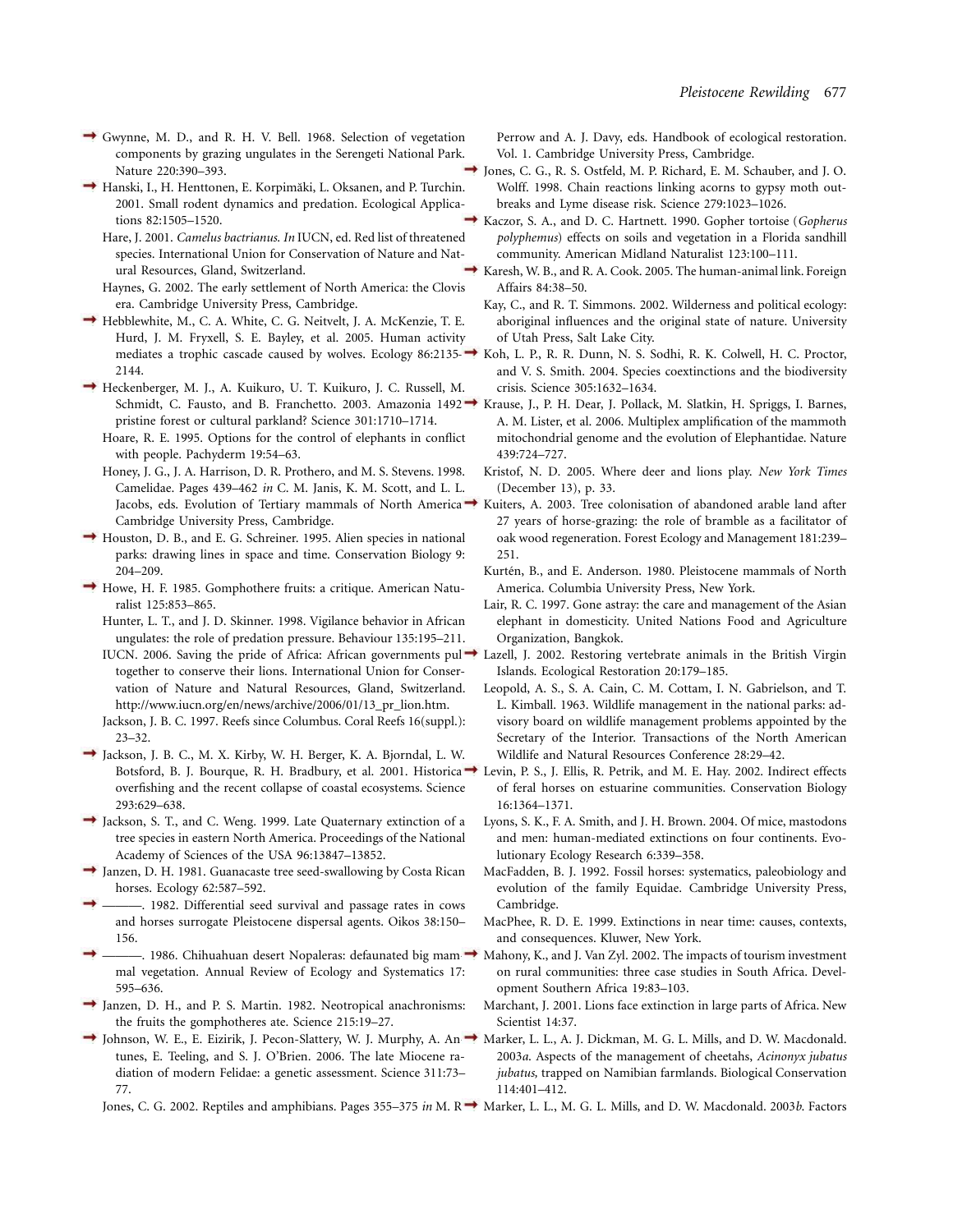influencing perceptions of conflict and tolerance toward cheetahs on Namibian farmlands. Conservation Biology 17:1290–1298.

- Marker-Kraus, L. 1997. History of the cheetah Acinonyx jubatus in Montag, J. M., M. E. Patterson, and W. A. Freimund. 2005. The wolf zoos, 1829–1994. International Zoo Yearbook 35:27–43.
	- Martin, P. S. 1958. Pleistocene ecology and biogeography of North America. Pages 375–420 *in* C. L. Hubbs, ed. Zoogeography. American Association for the Advancement of Science, Washington, DC.
- ———. 1966. Africa and Pleistocene overkill. Nature 212:339–342. ———. 1969. Wanted: a suitable herbivore. Natural History 78:35– 39.
	- ———. 1970. Pleistocene niches for alien animals. BioScience 20: 218–221.
		- ———. 1999. Deep history and a wilder west. Pages 255–290 *in* R. H. Robichaux, ed. Ecology of Sonoran desert plants and plant communities. University of Arizona Press, Tucson.
		- . 2005*a*. Ghostly grazers and sky islands. USDA Forest Service Proceedings RMRS-P-36:26–34.
		- ———. 2005*b*. Twilight of the mammoths: ice age extinctions and rewilding America. University of California, Berkeley.
	- Martin, P. S., and D. A. Burney. 1999. Bring back the elephants! Wild Earth 9:57–64.
	- Martin, P. S., and D. W. Steadman. 1999. Prehistoric extinctions on islands and continents. Pages 17–53 *in* R. D. E. MacPhee, ed. Extinctions in near time: causes, contexts, and consequences. Kluwer, New York.
- Martin, P. S., and C. R. Szuter. 1999. War zones and game sinks in Lewis and Clark's west. Conservation Biology 13:36–45.
- Mason, B. 2004. Climate change: the hot hand of history. Nature 427:582–583.
- McPhee, M. E. 2003. Generations in captivity increase behavorial variance: considerations for captive breeding and reintroduction programs. Biological Conservation 115:71–77.
	- McShea, W. J., H. B. Underwood, and J. H. Rappole. 1997. The science of overabundance: deer ecology and population management. Smithsonian Institution, Washington, DC.
- Menard, C., P. Duncan, G. Fleurance, J. Y. Georges, and M. Lila. 2002. Comparative foraging and nutrition of horses and cattle in European wetlands. Journal of Applied Ecology 39:120–133.
- Mengli, Z., W. D. Willms, H. Guodong, and J. Ye. 2006. Bactrian camel foraging behaviour in a *Haloxylon ammodendron* (C. A. Mey) desert of Inner Mongolia. Applied Animal Behaviour Science 99:330–343.
	- Meyer, S. M. 2004. End of the wild: the extinction crisis is over. We lost. *Boston Review* 29:20–25.
- Miller, G. H., M. L. Fogel, J. W. Magee, M. K. Gagan, S. J. Clarke, and J. Johnson. 2005. Ecosystem collapse in Pleistocene Australia  $\rightarrow$ and a human role in megafaunal extinction. Science 309:287–290.
	- Miller, K. V., L. I. Muller, and S. Demarais. 2003. White-tailed deer. Pages 906–930 *in* G. A. Feldhamer, B. C. Thompson, and J. A. Chapman, eds. Wild mammals of North America. 2nd ed. Johns Hopkins University Press, Baltimore.
- Mittermeier, R. A., C. G. Mittermeier, T. M. Brooks, J. D. Pilgrim, W. R. Konstant, G. A. B. da Fonseca, and C. Kormos. 2003. Wil  $\rightarrow$  Packer, C., D. Ikanda, B. Kissui, and H. Kushnir. 2005. Conservation derness and biodiversity conservation. Proceedings of the National Academy of Sciences of the USA 100:10309–10313.
	- Moehlman, P. D. 2002. Equids: zebras, asses, and horses: status survey and conservation action plan. IUCN/SCC Equid Specialist Group  $\rightarrow$  Pandolfi, J. M., R. H. Bradbury, E. Sala, T. P. Hughes, K. A. Bjorndal, International Union for Conservation of Nature and Natural Resources, Gland, Switzerland.
- Monroe, B. L., and C. G. Sibley. 1993. A world checklist of birds. Yale University Press, New Haven, CT.
- viewing experience in the Lamar Valley of Yellowstone National Park. Human Dimensions of Wildlife 10:273–284.
- Moodie, K. B., and T. R. Van Devender. 1979. Extinction and extirpation in the herpetofauna of the southern High Plains with emphasis on *Geochelone wilsonii* (Testudinidae). Herpetologica 35: 198–206.
- Morafka, D. J. 1982. Status and distribution of the Bolson tortoise (*Gopherus flavomarginatus*). U.S. Fish and Wildlife Service Wildlife Research Report 12:71–94.
- Morafka, D. J., and C. J. McCoy. 1988. The ecogeography of the Mexican Bolson tortoise *Gopherus flavomarginatus*: derivation of its endangered status and recommendations for its conservation. Annals of the Carnegie Museum 57:1–72.
- Murray, M. G., and D. Brown. 1993. Niche separation of grazing ungulates in the Serengeti: an experimental test. Journal of Animal Ecology 62:380–389.
- Musters, C. J. M., H. J. De Graaf, and W. J. Ter Keurs. 2000. Can protected areas be expanded in Africa? Science 287:1759–1760.
- Myers, N. 2003. Conservation of biodiversity: how are we doing? Environmentalist 23:9–15.
- Myers, N., and A. H. Knoll. 2001. The biotic crisis and the future of evolution. Proceedings of the National Academy of Sciences of the USA 98:5389–5392.
	- National Park Service. 2000. National Park Service statistical abstract. Public Use Statistics Office, Denver.
	- Newmark, W. D. 1995. Extinction of mammal populations in western North American national parks. Conservation Biology 9:512–526.
	- Nicholls, H. 2006. Restoring nature's backbone. PLoS Biology 4:e202. Nowell, K., and P. Jackson. 1996. Wild cats: status survey and conservation action plan. IUCN/SSC Cat Specialist Group, Interna-
	- tional Union for Conservation of Nature and Natural Resources, Gland, Switzerland.
	- Oakenfull, E. A., and J. B. Clegg. 1998. Phylogenetic relationships within the genus *Equus* and the evolution of  $\alpha$  and  $\theta$  globin genes. Journal of Molecular Evolution 47:772–783.
	- Olson, D., and R. J. Wiese. 2000. State of the North American African elephant population and projections for the future. Zoo Biology 19:311–320.
	- Olson, S. L., D. B. Wingate, P. J. Hearty, and F. V. Grady. 2005. Prodromus of vertebrate paleontology and geochronology of Bermuda. Pages 1–22 *in* J. A. Alcover, and P. Bover, eds. Insular vertebrate evolution: the palaeontological approach. Monografies de la Societat d'Història Natural de les Balears, Mallorca.
	- Ostfeld, R. S. 1997. The ecology of Lyme disease risk. American Scientist 85:338–346.
	- Ostfeld, R. S., and R. D. Holt. 2004. Are predators good for your health? evaluating evidence for top-down regulation of zoonotic disease reservoirs. Frontiers in Ecology and Environment 2:13–20.
	- Owen-Smith, R. N. 1988. Megaherbivores: the influence of very large body size on ecology. Cambridge University Press, Cambridge.
	- biology: lion attacks on humans in Tanzania. Nature 436:927–928.
- Paine, R. T. 1966. Food web complexity and species diversity. American Naturalist 100:65–75.
	- R. G. Cooke, D. McArdle, et al. 2003. Global trajectories of the long-term decline of coral reef ecosystems. Science 301:955–958.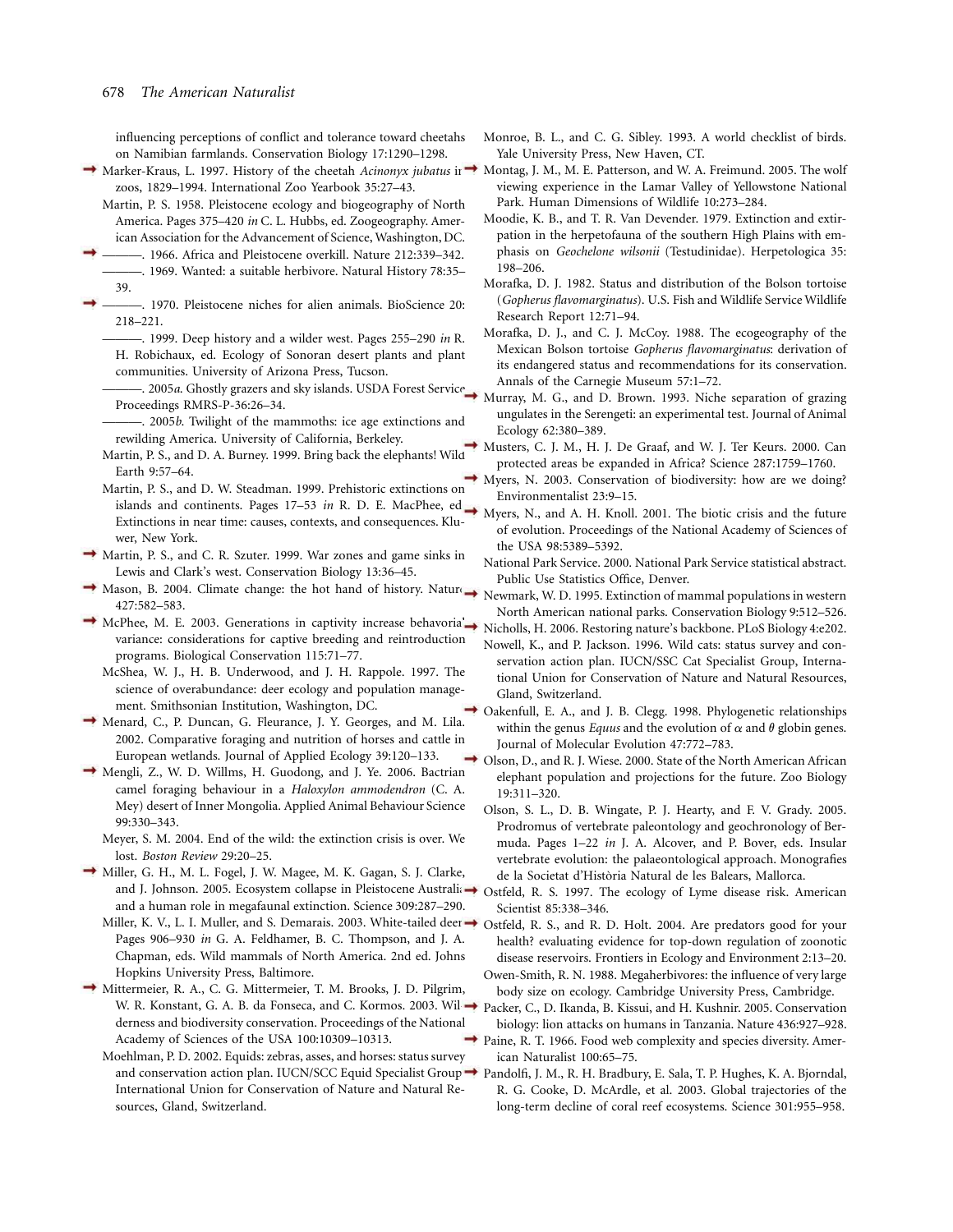Peacock, D., and A. Peacock. 2006. The essential grizzly: the mingled fates of men and bears. Lyons, Guilford, CT.

- Pergams, O. R. W., B. Czech, J. C. Haney, and D. Nyberg. 2004  $\rightarrow$  Roemer, G. W., C. J. Donlan, and F. Courchamp. 2002. Golden eagles, Linkage of conservation activity to trends in the U.S. economy. Conservation Biology 18:1617–1625.
	- Phillips, A., J. Heucke, B. Dorgers, and G. O'Reilly. 2001. Co-grazing cattle and camels. a report for the Rural Industries Research and  $\rightarrow$  Rogaev, E. I., Y. K. Moliaka, B. A. Malyharchus, F. A. Kondrashov, Development Corporation. Rural Industries Research and Development Corporation, Kingston, Australia.
- Poinar, H. N., C. Schwarz, J. Qi, B. Shapiro, R. D. E. MacPhee, B. Buigues, A. Tikhonov, et al. 2006. Metagenomics to paleogenomics  $\rightarrow$  Ryder, O. A. 1993. Przewalski's horse: prospects for reintroduction large-scale sequencing of mammoth DNA. Science 311:392–394.
- to dust. Planning 53:12–18. ———. 1999. The Buffalo Commons: metaphor as method. Geographical Review 89:491–510.
	- ———. 2004. The Great Plains and the Buffalo Commons. Pages 345–350 *in* D. Janelle, B. Warf, and K. Hansen, eds. WorldMinds: geographical perspectives on 100 problems. Kluwer, New York.
- Purvis, A., P.-M. Agapow, J. L. Gittleman, and G. M. Mace. 2000. Nonrandom extinction and the loss of evolutionary history. Sci ence 288:328–330.
- Pyare, S., and J. Berger. 2003. Beyond demography and de-listing: ecological recovery for Yellowstone's grizzly bears and wolves. Biological Conservation 113:63–73.
	- Quammen, D. 2003. Monster of God: the man-eating predator in the jungles of history and the mind. Norton, New York.
	- Ray, J. C., K. H. Redford, R. S. Steneck, and J. Berger. 2005. Large carnivores and the conservation of biodiversity. Island, Washington, DC.
	- Reading, R. P., and T. W. Clark. 1996. Carnivore reintroductions: an interdisciplinary examination. Pages 296–336 *in* J. L. Gittleman, ed. Carnivore behavior, ecology, and evolution. Vol. 2. Cornell University Press, Ithaca, NY.
- Redford, K., and M. A. Sanjayan. 2003. Retiring Cassandra. Conservation Biology 17:1473–1474.
	- Reed, T. 2004. Wolves bring estimated \$7–10 million in annual tourism revenue to region. Yellowstone Journal Corporation. http://www.yellowstonepark.com/news/archive/2004/ wolvesgeneratetourism.asp.
	- Rees, P. A. 2001. Is there a legal obligation to reintroduce animal species into their former habitat. Oryx 35:216–223.
	- ———. 2003. Asian elephants in zoos face global extinction: should zoos accept the inevitable? Oryx 37:20–22.
- Ripple, W. J., and R. L. Beschta. 2004. Wolves and the ecology of fear: can predation risk structure ecosystems? BioScience 54:755– 766.
- \* Ripple, W. J., and E. J. Larsen. 2000. Historic aspen recruitment, elk, and wolves in northern Yellowstone National Park, USA. Biological Conservation 95:361–370.
- Ripple, W. J., E. J. Larsen, R. A. Renkin, and D. W. Smith. 2001.  $\rightarrow$  Smith, H. J. 2003. The shape we're in. Science 302:1171. National Park's northern range. Biological Conservation 102:227– 234.
- Robinson, G. S., L. P. Burney, and D. A. Burney. 2005. Landscape paleoecology and megafaunal extinction in southeastern New York state. Ecological Monographs 75:295–315.
- Robinson, M. H. 2001. Adapt or perish? zoos must choose. Science 292:1304–1305.
- Roelke-Parker, M., L. Munson, C. Packer, R. Kock, S. Cleaveland,

M. Carpenter, S. J. O'Brien, et al. 1996. A canine distemper virus epidemic in Serengeti lions (*Panthera leo*). Nature 379:441–445.

- feral pigs and insular carnivores: how exotic species turn native predators into prey. Proceedings of the National Academy of Sciences of the USA 99:791–796.
- M. V. Derenko, I. Chumakov, and A. P. Grigorenko. 2006. Complete mitochondrial genome and phylogeny of Pleistocene mammoth *Mammuthus primigenius*. PLoS Biology 4:e73.
- in the wild. Conservation Biology 7:13–15.
- Popper, D. E., and F. J. Popper. 1987. The Great Plains: from dus  $\rightarrow$  Saberwal, V. K., J. P. Gibbs, R. Chellam, and A. J. T. Johnsingh. 1994. Lion-human conflict in the Gir Forest, India. Conservation Biology 8:501–507.
	- Sala, O. E., F. S. Chapin III, J. J. Armesto, E. Berlow, J. Bloomfield, R. Dirzo, E. Huber-Sanwald, et al. 2000. Global biodiversity scenarios for the year 2100. Science 287:1770–1774.
	- Schambach, F. F. 2000. Spiroan traders, the Sanders site, and the plains interaction sphere. Plains Anthropologist 45:7–33.
	- Schlaepfer, M. A. 2005. Re-wilding: a bold plan that needs native megafauna. Nature 437:951.
	- Schmidly, D. J. 2002. Texas natural history: a century of change. Texas Tech University Press, Lubbock.
	- Sedon, P. J., and P. S. Soorae. 1999. Guidelines for subspecific substitutions in wildlife restoration projects. Conservation Biology 13: 177–184.
	- Shay, S. 2005. Re-wilding: don't overlook humans living on the plains. Nature 437:476.
	- Shepard, P. 1998. Coming home to the Pleistocene. Island, Washington, DC.
	- Simberloff, D. 1990. Reconstructing the ambiguous: can island ecosystems be restored? Pages 37–51 *in* D. R. Towns, C. H. Daugherty, and I. A. E. Atkinson, eds. Ecological restoration of New Zealand islands. Department of Conservation, Wellington.
	- Sinclair, A. R. E., S. Mduma, and J. S. Brashares. 2003. The patterns of predation in a diverse predator-prey system. Nature 425:288– 290.
	- Smith, C. I. 2005. Re-wilding: introduction could reduce biodiversity. Nature 437:318.
		- Smith, D. W., R. O. Peterson, and D. B. Houston. 2003*a*. Yellowstone after wolves. BioScience 53:330–340.
		- Smith, F. A., S. K. Lyons, S. K. M. Ernest, K. E. Jones, D. M. Kaufman, T. Dayan, P. A. Marquet, et al. 2003*b*. Body mass of late Quaternary mammals. Ecology 84:3402.
	- Smith, F. A., J. H. Brown, J. P. Haskell, S. K. Lyons, J. Alroy, E. L. Charnov, T. Dayan, et al. 2004. Similarity of mammalian body size across the taxonomic hierarchy and across space and time. American Naturalist 163:672–691.
		-
	- Trophic cascades among wolves, elk and aspen on Yellowston → Smith, R. J., R. D. J. Muir, M. J. Walpole, A. Balmford, and N. Leader-Williams. 2003*c*. Governance and the loss of biodiversity. Nature 246:67–70.
		- Snyder, N., and H. Snyder. 2000. The California condor: a saga of natural history and conservation. Academic Press, San Diego, CA.
		- Soulé, M., and R. Noss. 1998. Rewilding and biodiversity: complementary goals for continental conservation. Wild Earth 8:18–28.
		- Soulé, M. E. 1980. Thresholds for survival: maintaining fitness and evolutionary potential. Pages 151–169 *in* M. E. Soule´ and B. A.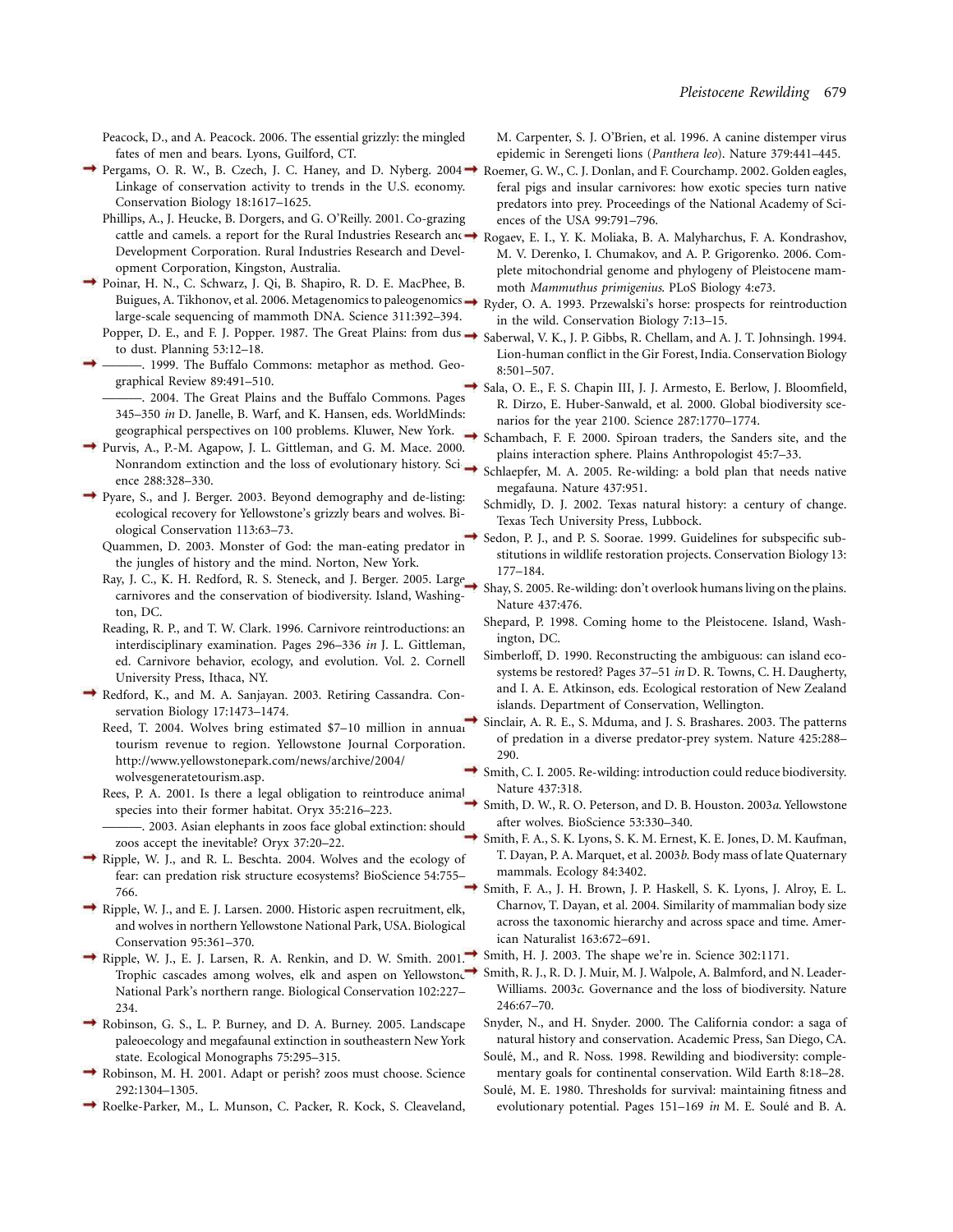Wilcox, eds. Conservation biology: an evolutionary-ecological perspective. Sinauer, Sunderland, MA.

- Soulé, M. E., D. T. Bolger, A. C. Alberts, R. M. Sauvajot, J. Wright, M. Sorice, and S. Hill. 1988. Reconstructed dynamics of rapid extinctions of chaparral-requiring birds in urban habitat islands + Terborgh, J., L. Lopez, P. Nuñez V., M. Rao, G. Shahabuddin, G. Conservation Biology 2:75–92.
- Soulé, M. E., J. A. Estes, J. Berger, and C. M. Del Rio. 2003. Ecological effectiveness: conservation goals for interactive species. Conser  $\rightarrow$  Terborgh, J., K. Feeley, M. Silman, P. Nuñez, and B. Balukjian. 2006. vation Biology 17:1238–1250.
- Soulé, M. E., J. A. Estes, B. Miller, and D. L. Honnold. 2005. Strongly interacting species: conservation policy, management, and ethics  $\rightarrow$  Thomas, C. D., A. Cameron, R. E. Green, M. Bakkenes, L. J. Beau-BioScience 55:168–176.
	- Spenceley, A., and J. Seif. 2003. Strategies, impacts and costs of propoor tourism approaches in South Africa. Pro-Poor Tourism + Thomas, J. A., M. G. Telfer, D. B. Roy, C. D. Preston, J. J. D. Green-Working Paper 11. http://www.propoortourism.org.uk/11\_South \_Africa.pdf.
- Spiller, D. A., and T. W. Schoener. 1994. Effects of top and mediate predators in a terrestrial food web. Ecology 75:182–196.
- Springer, A. M., J. A. Estes, G. B. van Vliet, T. M. Williams, D. F. Doak, E. M. Danner, K. A. Forney, et al. 2003. Sequential mega- $F_{\text{total}}$  E. M. Danner, K. A. Forney, et al. 2009. Sequential inega-<br>faunal collapse in the North Pacific Ocean: an ongoing legacy of  $T_{\text{source}}$  A and K. H industrial whaling? Proceedings of the National Academy of Sciences of the USA 100:12223–12228.
- Steadman, D. W. 1995. Prehistoric extinctions of Pacific island birds: Steadman, D. W. 1995. Prehistoric extinctions of Pacific island birds: biodiversity meets zooarchaeology. Science 267:1123–1131. -. Forthcoming. Extinction and biogeography of tropical Pacific birds. University of Chicago Press, Chicago.
- Steadman, D. W., and P. S. Martin. 2003. The late Quaternary extinction and future resurrection of birds on Pacific islands. Earth-Science Reviews 61:133–147.
- Steadman, D. W., P. S. Martin, R. D. E. MacPhee, A. J. T. Jull, H. G. McDonald, C. A. Woods, M. Iturralde-Vinent, et al. 2005. Asynchronous extinction of late Quaternary sloths on continents and islands. Proceedings of the National Academy of Sciences of the USA 102:11763–11768.
- Stebbins, G. L. 1981. Coevolution of grasses and herbivores. Annals of the Missouri Botanical Garden 68:75–86.
- Stiner, M. C., N. D. Munro, T. A. Surovell, E. Tchernov, and O. Bar-Yosef. 1999. Paleolithic population growth pulses evidenced by small animal exploitation. Science 283:190–194.
- Stolzenburg, W. 2006. Where the wild things were. Conservation in Practice 7:28–34.
- Stone, R. 1998. A bold plan to re-create a long-lost Siberian ecosystem. Science 282:31–34.
- Surovell, T., N. Waguespack, and P. J. Brantingham. 2005. Global archeological evidence for proboscidean overkill. Proceedings of the National Academy of Sciences of the USA 102:6231–6236.
- Sutherland, W. J. 2002. Conservation biology: openness in management. Nature 418:834–835.
	- Taylor, R. W. 1982. Human predation on the gopher tortoise *Gopherus polyphemus* in north-central Florida. Bulletin of the Florida State Museum, Biological Sciences 28:79–102.
	- Terborgh, J. 2005. The green world hypothesis revisited. Pages 82– 99 *in* J. C. Ray, K. H. Redford, R. S. Steneck, and J. Berger, eds. Large carnivores and the conservation of biodiversity. Island, Washington, DC.
	- Terborgh, J., and K. Feeley. Forthcoming. Ecosystem decay in closed. forest fragments. *In* W. P. Carson and S. A. Schnitzer, eds. Tropical forest community ecology. Blackwell.

Miller, and R. F. Noss. 1999. The role of top carnivores in regulating terrestrial ecosystems. Pages 39–64 *in* M. E. Soule´ and J. Terborgh, eds. Continental conservation: scientific foundations of regional reserve networks. Island, Washington, DC.

- Orihuela, M. Riveros, et al. 2001. Ecological meltdown in predatorfree forest fragments. Science 294:1923–1926.
- Vegetation dynamics of predator-free land-bridge islands. Journal of Ecology 94:253–263.
- mont, Y. C. Collingham, B. F. N. Erasmus, et al. 2004*a*. Extinction risk from climate change. Nature 427:145.
- wood, J. Asher, R. Fox, et al. 2004*b*. Comparative losses of British butterflies, birds, and plants and the global extinction crisis. Science 303:1879–1881.
- Tordoff, H. B., and P. T. Redig. 2001. Role of genetic background in the success of reintroduced peregrine falcons. Conservation Bi-
- Treves, A., and K. U. Karanth. 2003. Human-carnivore conflict and perspectives on carnivore management worldwide. Conservation
- Turner, J., M. Wolfe, and J. Kirkpatrick. 1992. Seasonal mountain lion predation on a feral horse population. Canadian Journal of Zoology 70:929–934.
- Van Auken, O. W. 2000. Shrub invasions of North American semiarid grasslands. Annual Review of Ecology and Systematics 31:197–215.
- Van Devender, T. R., K. B. Moore, and A. H. Harris. 1976. The desert tortoise (*Gopherus agassizii*) in the Pleistocene of the northern Chihuahuan desert. Herpetologica 32:298–304.
- Van Valkenburgh, B., F. Grady, and B. Kurtén. 1990. The Plio-Pleistocene cheetah-like cat *Miracinonyx inexpectatus* of North America. Journal of Vertebrate Paleontology 10:434–454.
- Veitch, C. R., and M. N. Clout. 2002. Turning the tide: the eradication of invasive species. International Union for Conservation of Nature and Natural Resources, Gland, Switzerland.
- Vera, F. W. M. 2000. Grazing ecology and forest history. CABI, Wallingford.
- Viggers, K., D. Lindenmayer, and D. Spratt. 1993. The importance of disease in reintroduction programmes. Wildlife Research 20: 687–698.
- Vilà, C., J. A. Leonard, A. Götherström, S. Marklund, K. Sandberg, K. Lidén, R. K. Wayne, et al. 2001. Widespread origins of domestic horse lineages. Science 291:474–477.
- Vitousek, P., H. A. Mooney, J. Lubchenco, and J. M. Melilo. 1997. Human domination of earth's ecosystems. Science 277:494–499.
- Vogel, G. 2000. Conflict in Congo threatens bonobos and rare gorillas. Science 287:2386–2387.
- Webb, S. D. 1965. The osteology of *Camelops*. Bulletin of the Los Angeles County Museum 1:1–54.
- Weinstock, J., E. Willerslev, A. Sher, W. Tong, S. Y. W. Ho, D. Rubenstein, J. Storer, et al. 2005. Evolution, systematics, and phylogeography of Pleistocene horses in the New World: a molecular perspective. PLoS Biology 3:e241.
	- Western, D. 2001. Human-modified ecosystems and future evolution. Proceedings of the National Academy of Sciences of the USA 98: 5458–5465.

Terborgh, J., J. A. Estes, P. Paquet, K. Ralls, D. Boyd-Heger, B. J. Western, D., and D. Maitumo. 2004. Woodland loss and restoration